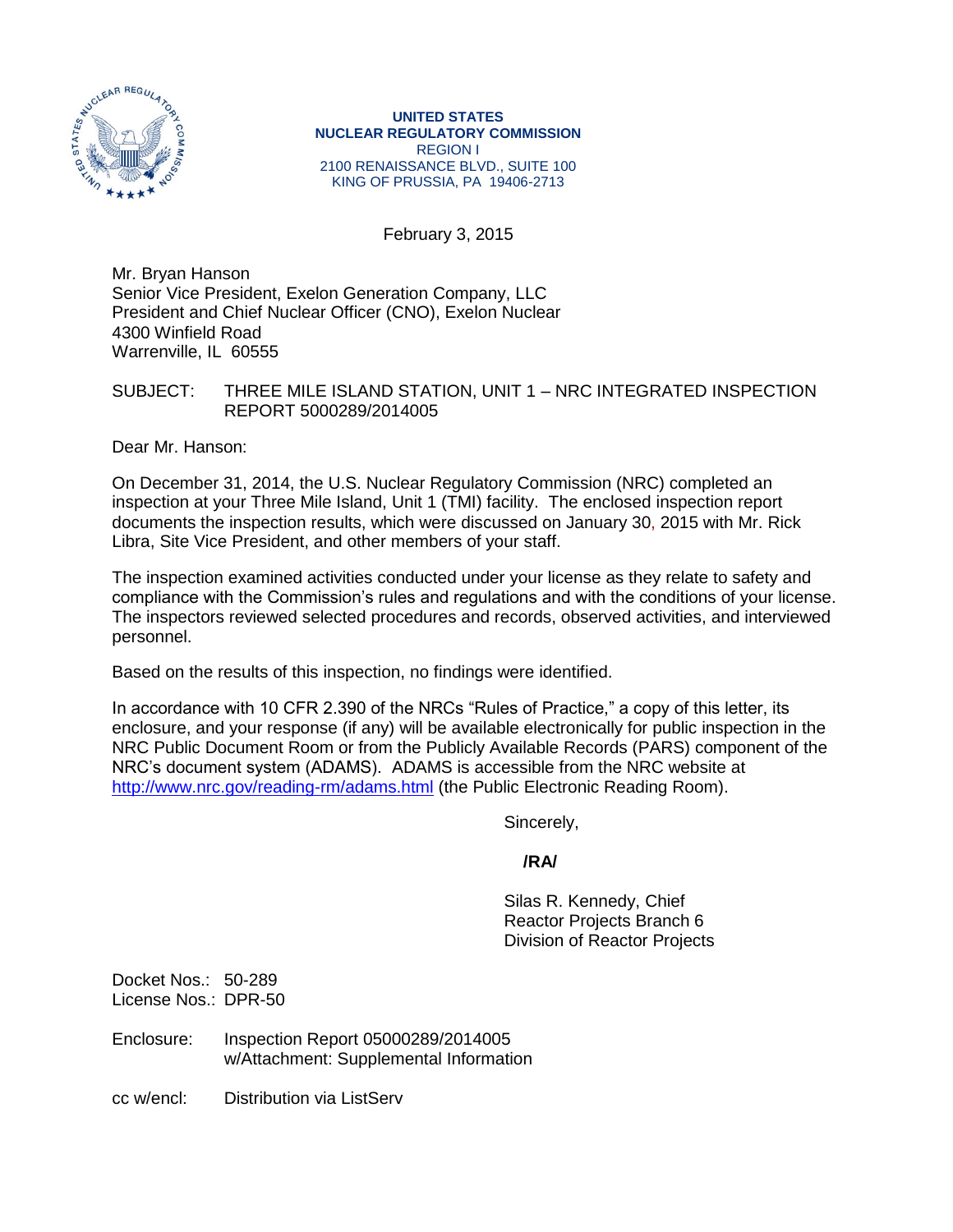Mr. Bryan Hanson Senior Vice President, Exelon Generation Company, LLC President and Chief Nuclear Officer (CNO), Exelon Nuclear 4300 Winfield Road Warrenville, IL 60555

### SUBJECT: THREE MILE ISLAND STATION, UNIT 1 – NRC INTEGRATED INSPECTION REPORT 5000289/2014005

Dear Mr. Hanson:

On December 31, 2014, the U.S. Nuclear Regulatory Commission (NRC) completed an inspection at your Three Mile Island, Unit 1 (TMI) facility. The enclosed inspection report documents the inspection results, which were discussed on January 30, 2015 with Mr. Rick Libra, Site Vice President, and other members of your staff.

The inspection examined activities conducted under your license as they relate to safety and compliance with the Commission's rules and regulations and with the conditions of your license. The inspectors reviewed selected procedures and records, observed activities, and interviewed personnel.

Based on the results of this inspection, no findings were identified.

In accordance with 10 CFR 2.390 of the NRCs "Rules of Practice," a copy of this letter, its enclosure, and your response (if any) will be available electronically for public inspection in the NRC Public Document Room or from the Publicly Available Records (PARS) component of the NRC's document system (ADAMS). ADAMS is accessible from the NRC website at <http://www.nrc.gov/reading-rm/adams.html> (the Public Electronic Reading Room).

Sincerely,

 **/RA/** Silas R. Kennedy, Chief Reactor Projects Branch 6 Division of Reactor Projects

Docket Nos.: 50-289 License Nos.: DPR-50

Enclosure: Inspection Report 05000289/2014005 w/Attachment: Supplemental Information

cc w/encl: Distribution via ListServ

Distribution: See Next Page

**DOC Name: G:\DRP\BRANCH6\+++Three Mile Island\TMI Inspection Reports\TMI\_Report\_IR2014-005 final.docx** ADAMS Accession No.: **ML15034A236** 

| <b>SUNSI Review</b> |                    | Non-Sensitive<br>Sensitive |               | <b>Publicly Available</b><br>Non-Publicly Available |
|---------------------|--------------------|----------------------------|---------------|-----------------------------------------------------|
| <b>OFFIC</b>        | RI/DRP             | RI/DRP                     | RI/DRP        |                                                     |
| <b>NAME</b>         | DWerkheise/CAB for | CBickett/ CAB              | SKennedy/ SRK |                                                     |
| <b>DATE</b>         | 01/14/15           | 02/02/15                   | 02/03/15      |                                                     |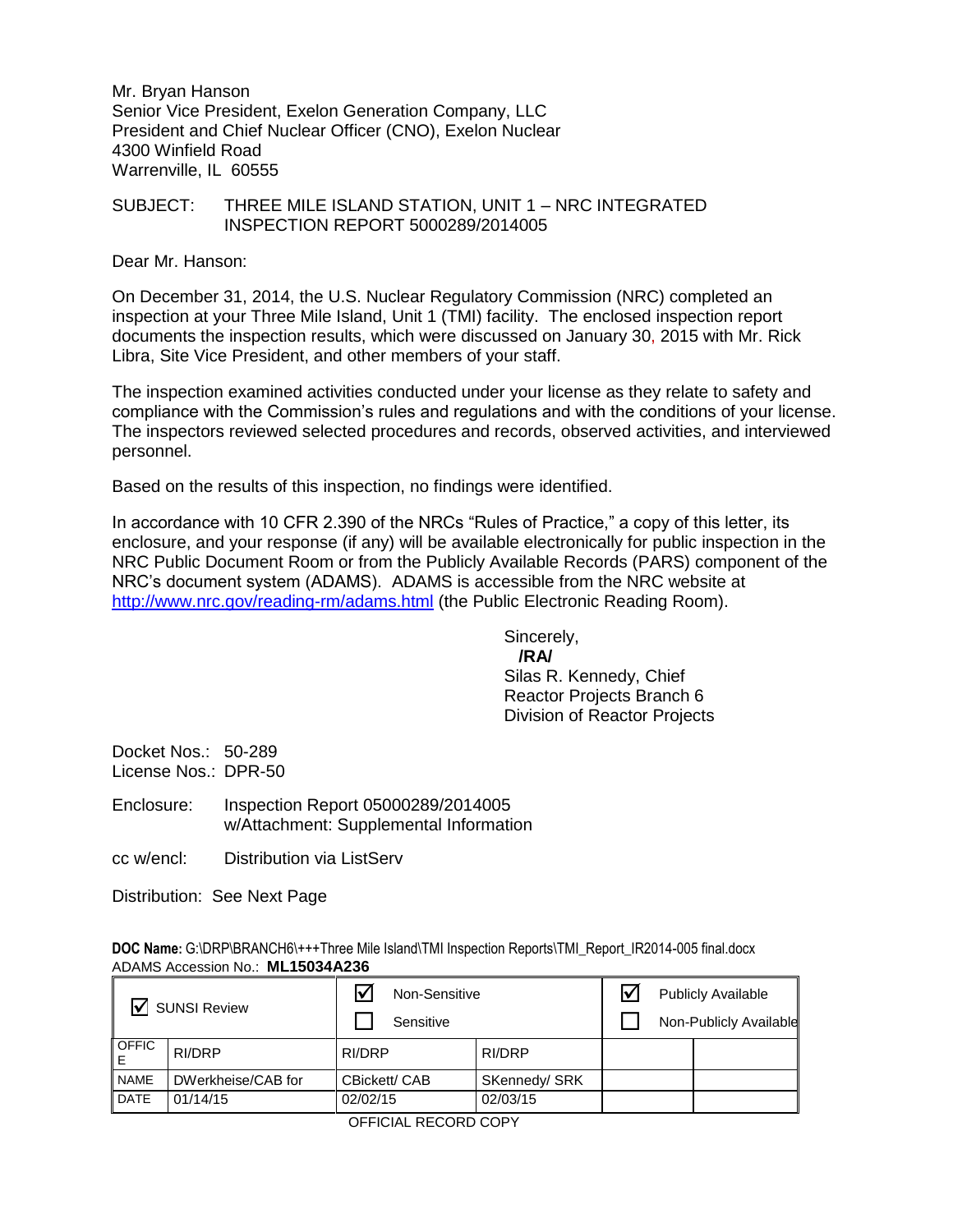Distribution w/encl: W. Dean, RA D. Lew, DRA H. Nieh, DRP Mi. Scott, DRP R. Lorson, DRS J. Trapp, DRS S. Kennedy, DRP C. Bickett, DRP B. Bollinger, DRP C. Roettgen, DRP D. Werkheiser, DRP, SRI J. Heinly, DRP, RI J. Petch, DRP, RI A. Diaz, DRP, OA K. MorganButler, RI OEDO RidsNrrPMThreeMileIsland Resource RidsNrrDorlLpl1-2 Resource ROPReports Resource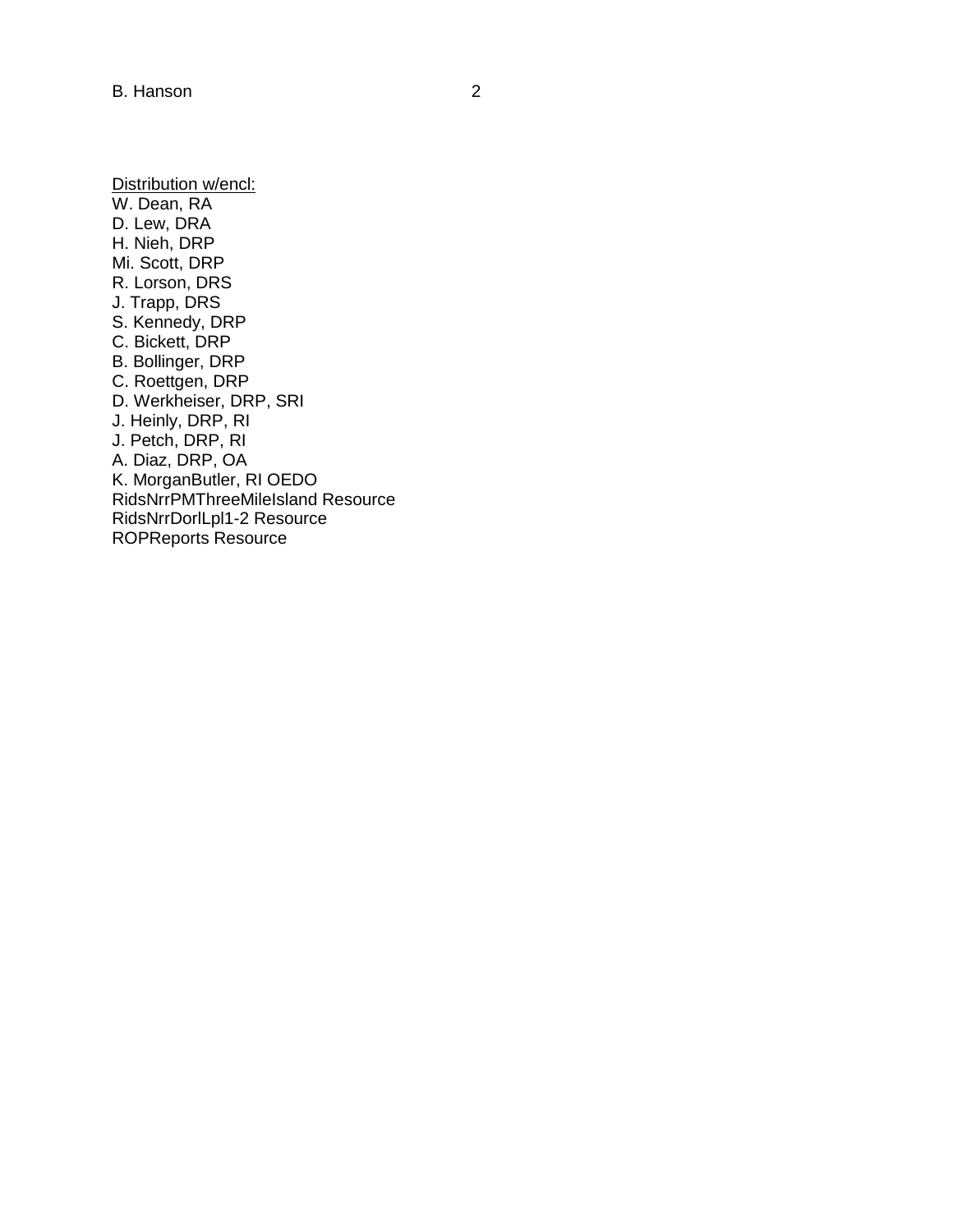# 1

# U.S. NUCLEAR REGULATORY COMMISSION

# REGION I

| Docket No:   | 50-289                                                                                                                                                                                                                                                                                                                                       |
|--------------|----------------------------------------------------------------------------------------------------------------------------------------------------------------------------------------------------------------------------------------------------------------------------------------------------------------------------------------------|
| License No:  | <b>DPR-50</b>                                                                                                                                                                                                                                                                                                                                |
| Report No:   | 05000289/2014005                                                                                                                                                                                                                                                                                                                             |
| Licensee:    | <b>Exelon Generation Company</b>                                                                                                                                                                                                                                                                                                             |
| Facility:    | Three Mile Island Station, Unit 1                                                                                                                                                                                                                                                                                                            |
| Location:    | Middletown, PA 17057                                                                                                                                                                                                                                                                                                                         |
| Dates:       | October 1 through December 31, 2014                                                                                                                                                                                                                                                                                                          |
| Inspectors:  | D. Werkheiser, Senior Resident Inspector, Division of Reactor Projects<br>(DRP)<br>J. Heinly, Resident Inspector, DRP<br>J. Petch, Resident Inspector (Acting), DRP<br>C. Roettgen, Resident Inspector (Acting), DRP<br>E. Burket, Emergency Preparedness Inspector, Division of Reactor Safety<br>(DRS)<br>R. Rolph, Reactor Inspector, DRS |
| Approved by: | S. Kennedy, Chief<br>Projects Branch 6<br>Division of Reactor Projects (DRP)                                                                                                                                                                                                                                                                 |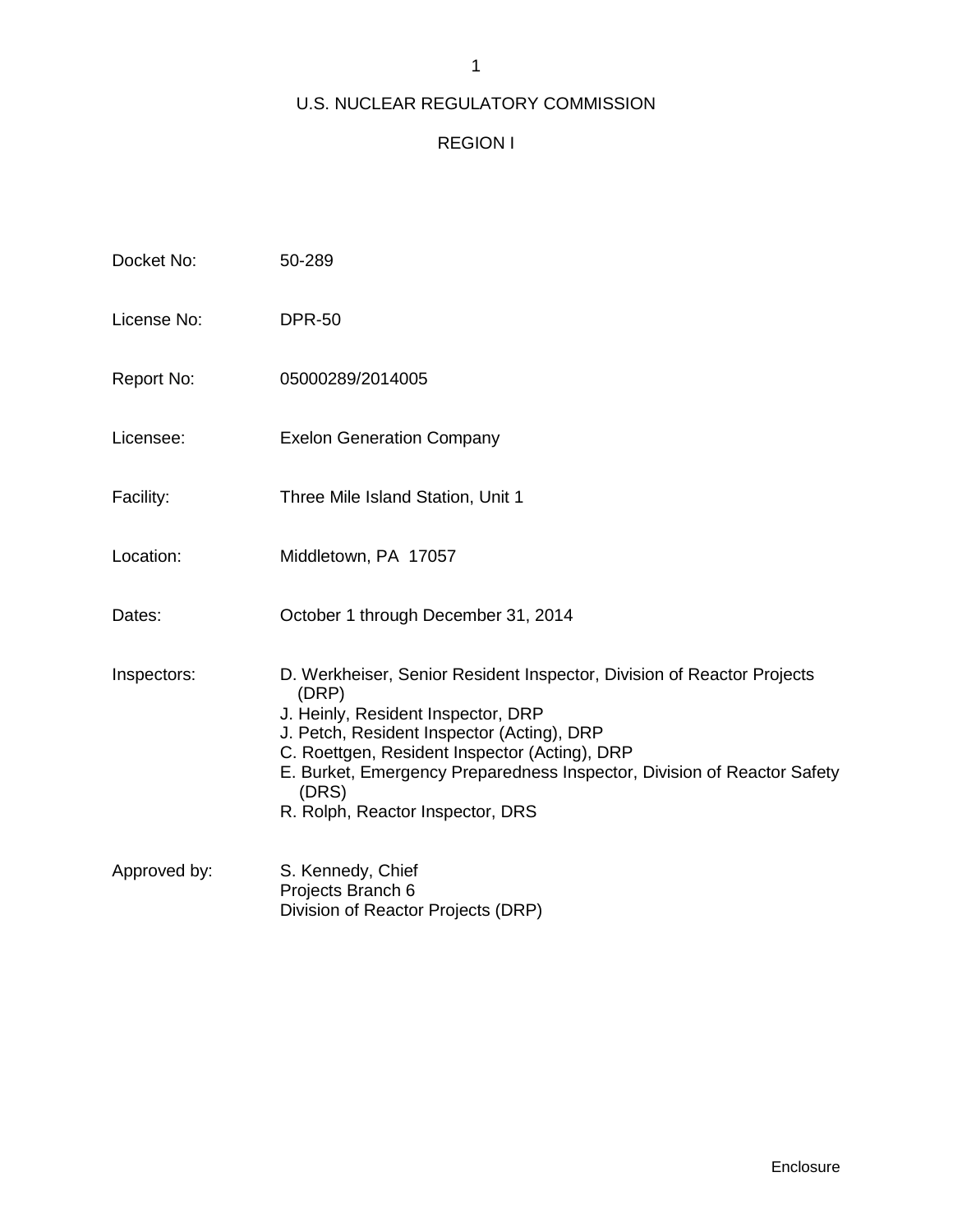| 1.               |                                                              |  |
|------------------|--------------------------------------------------------------|--|
| 1R01             |                                                              |  |
| 1R04             |                                                              |  |
| 1R05             |                                                              |  |
| 1R06             |                                                              |  |
| 1R07             |                                                              |  |
| 1R11             |                                                              |  |
| 1R <sub>12</sub> |                                                              |  |
| 1R <sub>13</sub> |                                                              |  |
| 1R <sub>15</sub> |                                                              |  |
| 1R <sub>18</sub> |                                                              |  |
| 1R <sub>19</sub> |                                                              |  |
| 1R22             |                                                              |  |
| 1EP4             |                                                              |  |
| 1EP6             |                                                              |  |
| 2.               |                                                              |  |
| <b>2RS6</b>      |                                                              |  |
| $\mathbf{4}$ .   |                                                              |  |
| 40A1             |                                                              |  |
| 4OA2             |                                                              |  |
| 4OA3             | Follow-Up of Events and Notices of Enforcement Discretion 17 |  |
| 4OA6             |                                                              |  |
|                  |                                                              |  |
|                  |                                                              |  |
|                  |                                                              |  |
|                  |                                                              |  |
|                  |                                                              |  |
|                  |                                                              |  |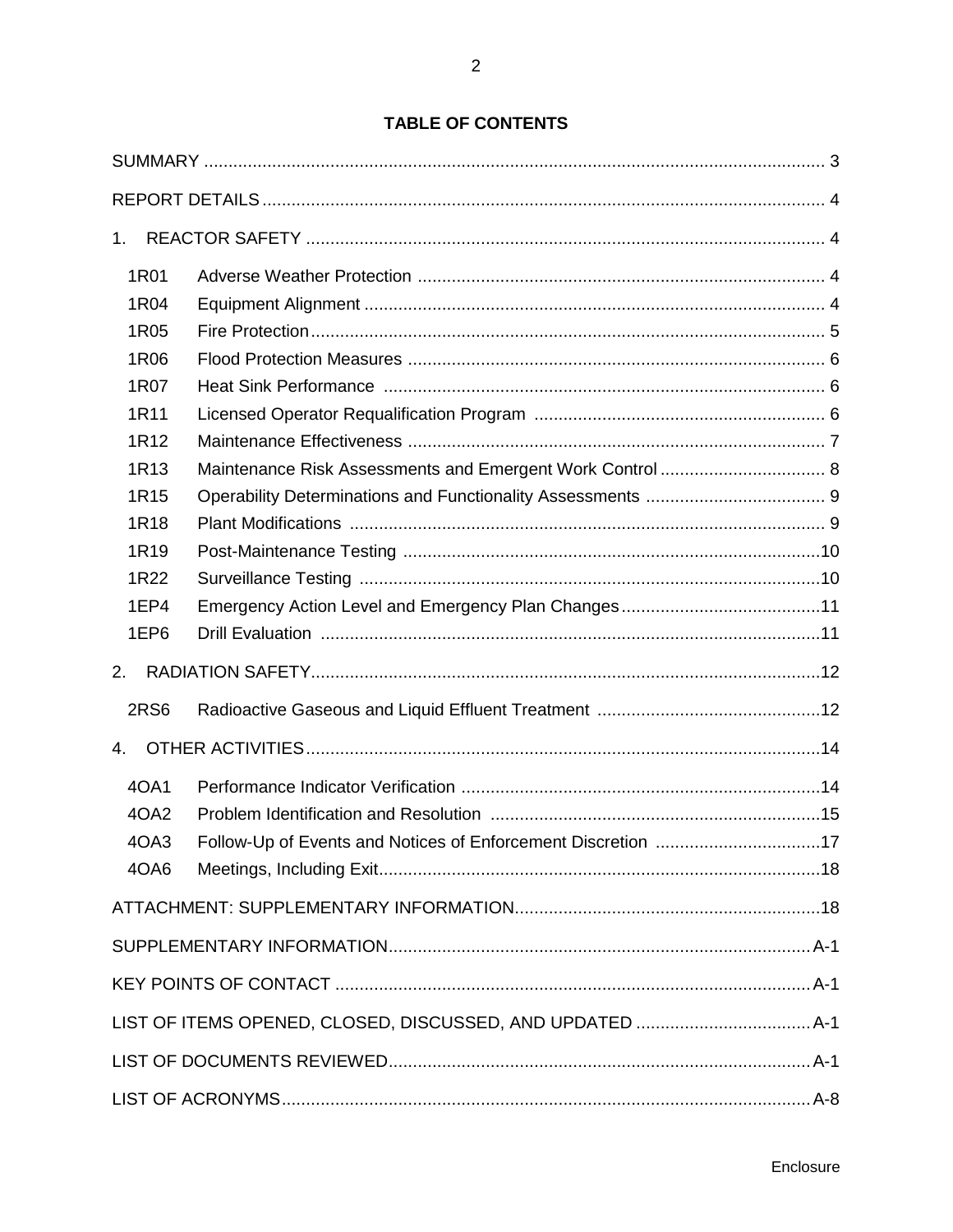## **SUMMARY**

<span id="page-5-0"></span>IR 05000289/2014005, 10/01/2014-12/31/2014; Three Mile Island, Unit 1, Integrated Inspection Report.

This report covered a three-month period of inspection by resident inspectors and announced inspections performed by regional inspectors. The NRC's program for overseeing the safe operation of commercial nuclear power reactors is described in NUREG-1649, "Reactor Oversight Process," Revision 5.

No findings were identified.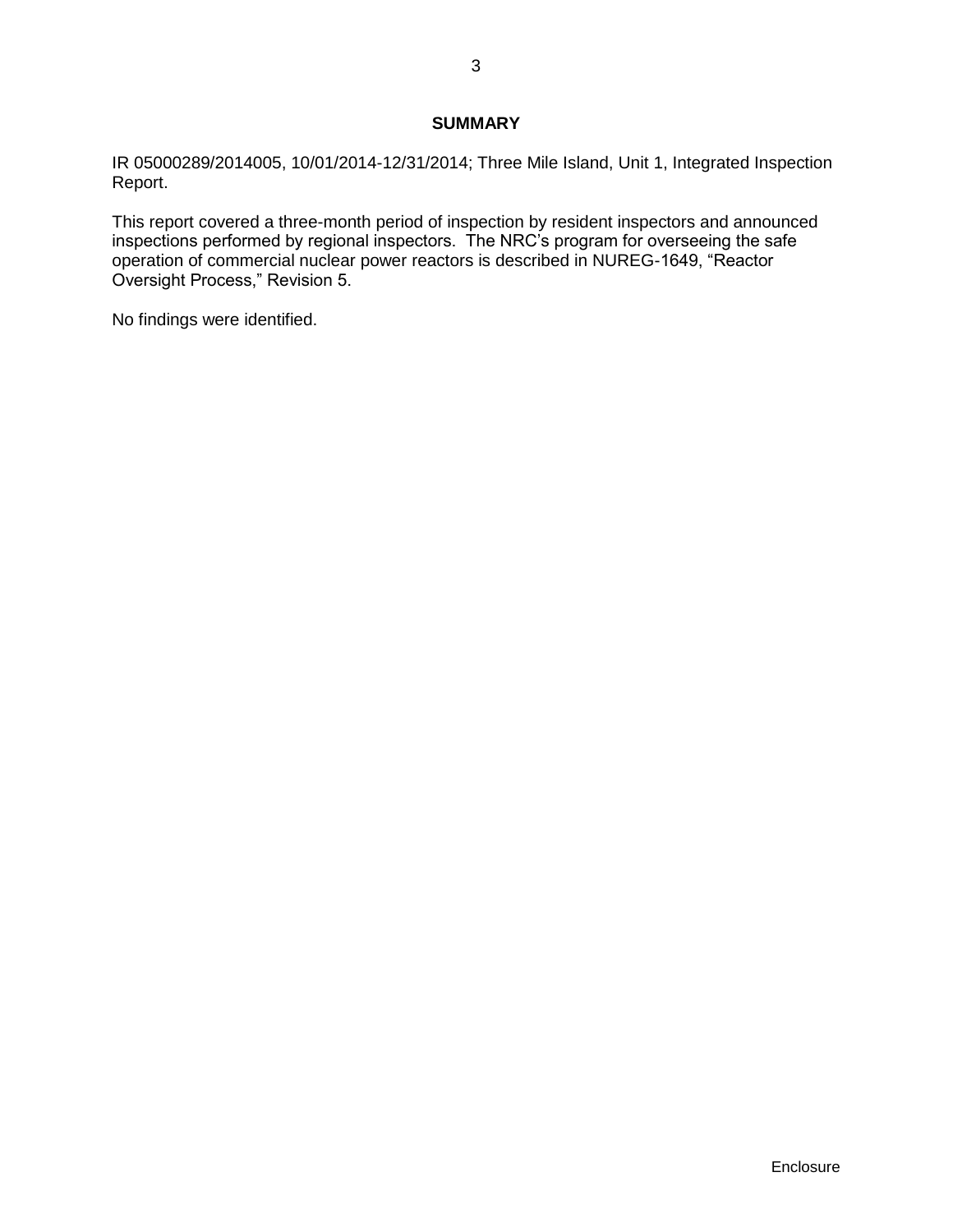## **REPORT DETAILS**

## <span id="page-6-0"></span>Summary of Plant Status

Unit 1 began the inspection period at 100 percent power. On November 26, 2014, operators reduced power to 75 percent based on indications of high vibrations on the 'D' reactor coolant pump motor. This indication was subsequently confirmed to be faulty and operators returned the unit to 100 percent power the same day. On November 29, 2014, operators performed a planned power reduction to 89 percent to conduct main turbine valve testing and returned the unit to 100 percent power on November 30, 2014. The unit remained at or near 100 percent power for the remainder of the inspection period.

## <span id="page-6-1"></span>**1. REACTOR SAFETY**

## **Cornerstones: Initiating Events, Mitigating Systems, and Barrier Integrity**

## <span id="page-6-2"></span>1R01 Adverse Weather Protection (71111.01 – 1 sample)

## Readiness for Seasonal Extreme Weather Conditions

a. Inspection Scope

The inspectors performed a review of Exelon's readiness for the onset of seasonal low temperatures. The review focused on the important to safety portions of the intermediate building ventilation system, emergency diesel generators, intake pump and screen house, and station activities to prepare for sustained cold weather. The inspectors reviewed the Updated Final Safety Analysis Report (UFSAR), Technical Specifications (TSs), control room logs, and the corrective action program to determine what temperatures or other seasonal weather could challenge these systems, and to ensure Exelon personnel had adequately prepared for these challenges. The inspectors reviewed station procedures, including Exelon's seasonal weather preparation procedure and applicable operating procedures. The inspectors performed walkdowns of the selected areas and affected systems to ensure station personnel identified issues that could challenge the operability of the systems during cold weather conditions. Documents reviewed for each section of this inspection report are listed in the Attachment.

b. Findings

No findings were identified.

<span id="page-6-3"></span>1R04 Equipment Alignment

Partial System Walkdowns (71111.04Q – 3 samples)

a. Inspection Scope

The inspectors performed partial walkdowns of the following systems: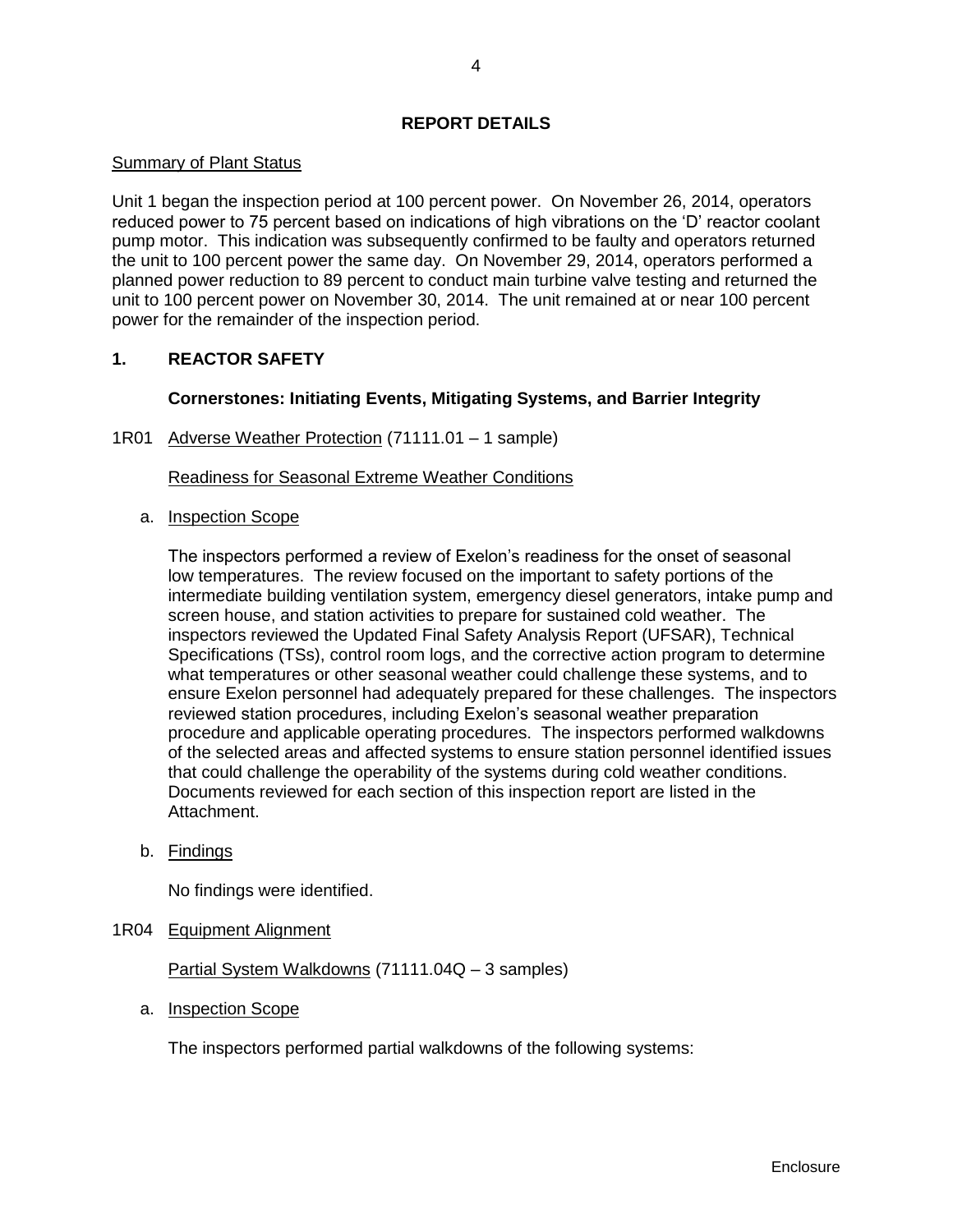- 'B' 4160 volts alternating current system during 'A' emergency diesel generator surveillance testing followed by emergent switchyard maintenance on November 3, 2014
- 'C' nuclear closed cycle cooling water system during 'A' emergency diesel generator monthly surveillance on December 2, 2014
- 'A' intermediate cooling (IC) pump stand-by line up during 'B' IC pump in-service re-alignment on December 22, 2014

The inspectors selected these systems based on their risk-significance relative to the reactor safety cornerstones at the time they were inspected. The inspectors reviewed applicable operating procedures, system diagrams, the UFSAR, TSs, work orders (WOs), issue reports (IRs), and the impact of ongoing work activities on redundant trains of equipment in order to identify conditions that could have impacted system performance of their intended safety functions. The inspectors also performed field walkdowns of accessible portions of the systems to verify system components and support equipment were aligned correctly and were operable. The inspectors examined the material condition of the components and observed operating parameters of equipment to verify that there were no deficiencies. The inspectors also reviewed whether Exelon staff had properly identified equipment issues and entered them into the corrective action program for resolution with the appropriate significance characterization.

b. Findings

No findings were identified.

<span id="page-7-0"></span>1R05 Fire Protection

Resident Inspector Quarterly Walkdowns (71111.05Q – 5 samples)

a. Inspection Scope

The inspectors conducted tours of the areas listed below to assess the material condition and operational status of fire protection features. The inspectors verified that Exelon controlled combustible materials and ignition sources in accordance with administrative procedures. The inspectors verified that fire protection and suppression equipment was available for use as specified in the area pre-fire plan, and passive fire barriers were maintained in good material condition. The inspectors also verified that station personnel implemented compensatory measures for out of service, degraded, or inoperable fire protection equipment, as applicable, in accordance with procedures.

- Turbine building electrical equipment room, 322' elevation (TB-FA-1(3)), on November 14, 2014
- Turbine building 'B' auxiliary transformer, 305' elevation (TB-FA-1(12)) on December 3, 2014
- Intake screen pump house, elevation 308' (ISPH-FA-2) on December 4, 2014
- Turbine building main feed pump turbine oil conditioner area, elevation 305' (TB-FA-1(7)) on December 18, 2014
- Control building except control room, elevation 355' (CB-FA-4A) on December 29, 2014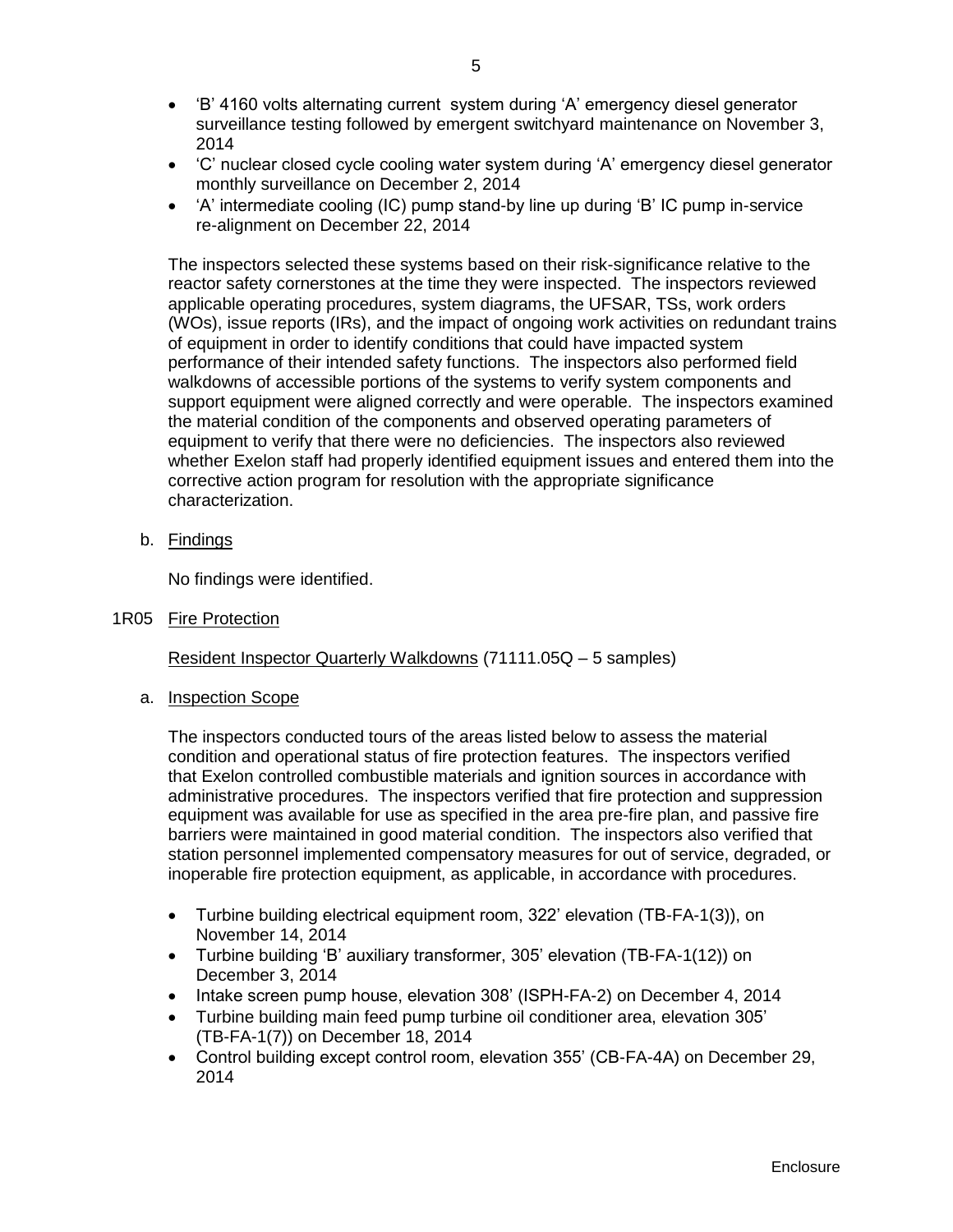b. Findings

No findings were identified.

<span id="page-8-0"></span>1R06 Flood Protection Measures (71111.06 – 1 sample)

## Annual Review of Cables Located in Underground Manholes

a. Inspection Scope

The inspectors conducted an inspection of underground manholes subject to flooding that contain cables whose failure could affect risk-significant equipment. The inspectors performed walkdowns of risk-significant areas, including review of records for manhole E-16 and E-17 containing safety-related cables, to verify that the cables were not submerged in water, that cables and/or splices appeared intact, and to note the condition of cable support structures. When applicable, the inspectors verified proper sump pump operation and verified level alarm circuits were set in accordance with station procedures and calculations to ensure that the cables will not be submerged. The inspectors also ensured that drainage was provided and functioning properly in areas where dewatering devices were not installed.

b. Findings

No findings were identified.

- <span id="page-8-1"></span>1R07 Heat Sink Performance (711111.07A – 1 sample)
	- a. Inspection Scope

The inspectors reviewed the station blackout (SBO) diesel generator cooling heat exchanger to determine its readiness and availability to perform its safety functions. The inspectors reviewed the design basis for the component and verified Exelon's commitments to NRC Generic Letter 89-13 were being maintained. The inspectors observed actual performance tests for the heat exchangers and/or reviewed the results of previous inspections of the heat exchanger reviewed. The inspectors discussed the results of the most recent inspection with engineering staff and reviewed pictures of the as-found and as-left conditions. The inspectors verified that Exelon initiated appropriate corrective actions for identified deficiencies. The inspectors also verified that the number of tubes plugged within the heat exchanger did not exceed the maximum amount allowed.

b. Findings

No findings were identified.

- <span id="page-8-2"></span>1R11 Licensed Operator Requalification Program (71111.11Q – 2 samples)
- .1 Quarterly Review of Licensed Operator Requalification Testing and Training
	- a. Inspection Scope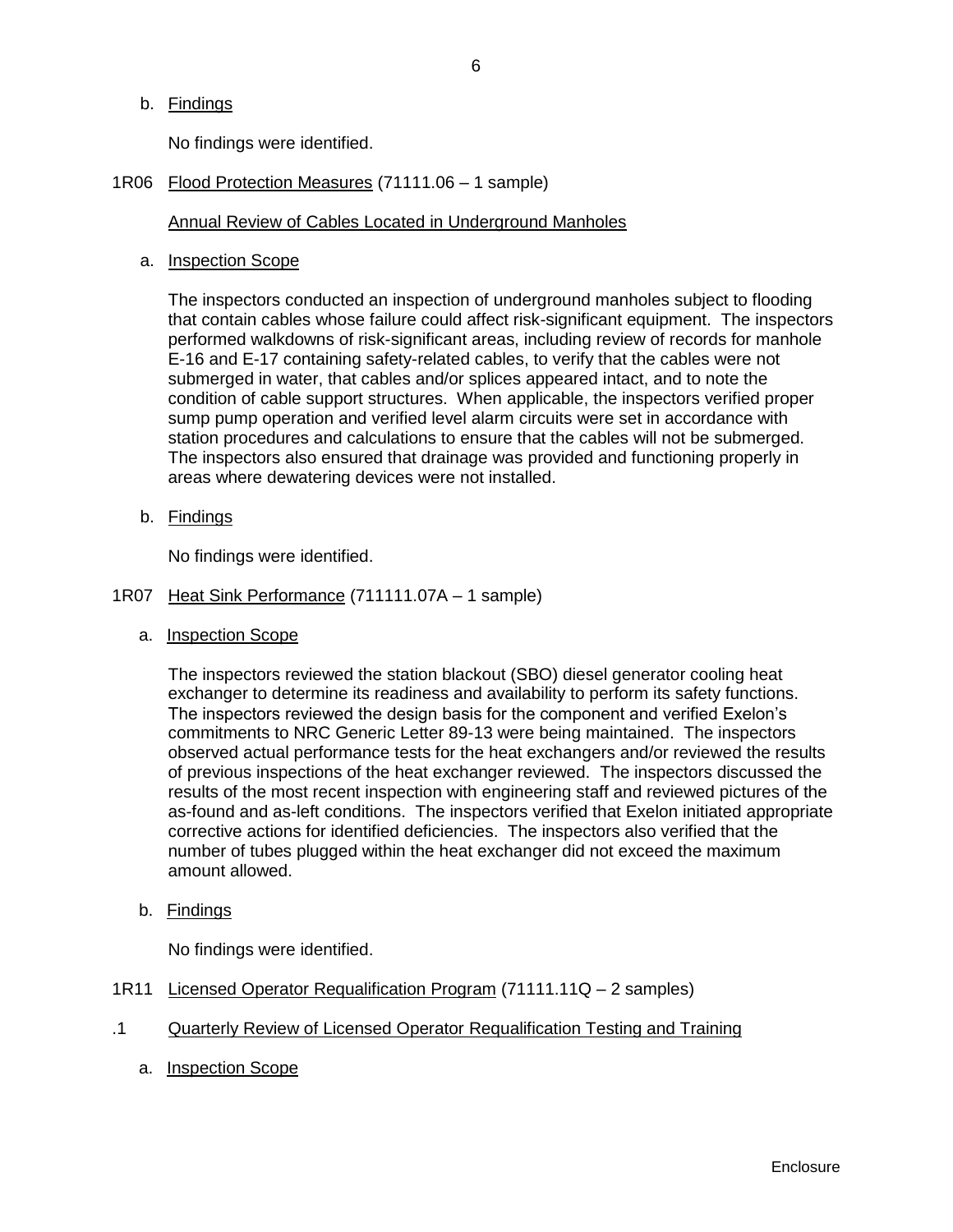The inspectors observed licensed operator simulator training on November 25, 2014, which included a failed open turbine bypass valve and a small-break reactor coolant system leak, concurrent with the failure of the main turbine to trip when required from the control room. The inspectors evaluated operator performance during the simulated events and verified completion of risk significant operator actions, including the use of abnormal and emergency operating procedures. The inspectors assessed the clarity and effectiveness of communications, implementation of actions in response to alarms and degrading plant conditions, and the oversight and direction provided by the control room supervisor. The inspectors verified the accuracy and timeliness of the emergency classification made by the shift manager and the TS action statements entered by the shift technical advisor. Additionally, the inspectors assessed the ability of the crew and training staff to identify and document crew performance problems.

b. Findings

No findings were identified.

## .2 Quarterly Review of Licensed Operator Performance in the Main Control Room

a. Inspection Scope

The inspectors observed crew 'B' control room operations on the morning of December 19, 2014. Main activities observed were in-core thermocouple output test and radiation monitor instrumentation and control maintenance. The inspectors observed licensed operators performance to verify that procedure use, crew communications, and coordination of activities between work groups met the criteria specified in Exelon's OP-AA-1, "Conduct of Operations," Revision 0. In addition, the inspectors verified that licensee supervision and management were adequately engaged in plant operations oversight and appropriately assessed control room operator performance and similarly met established expectations and standards.

b. Findings

No findings were identified.

- <span id="page-9-0"></span>1R12 Maintenance Effectiveness (71111.12Q – 3 samples)
	- a. Inspection Scope

The inspectors reviewed the samples listed below to assess the effectiveness of maintenance activities on structure, system, or component (SSC) performance and reliability. The inspectors reviewed system health reports, corrective action program documents, maintenance WOs, and maintenance rule basis documents to ensure that Exelon was identifying and properly evaluating performance problems within the scope of the maintenance rule. For each sample selected, the inspectors verified that the SSC was properly scoped into the maintenance rule in accordance with 10 CFR 50.65 and verified that the (a)(2) performance criteria established by Exelon staff was reasonable. As applicable, for SSCs classified as (a)(1), the inspectors assessed the adequacy of goals and corrective actions to return these SSCs to (a)(2). Additionally, the inspectors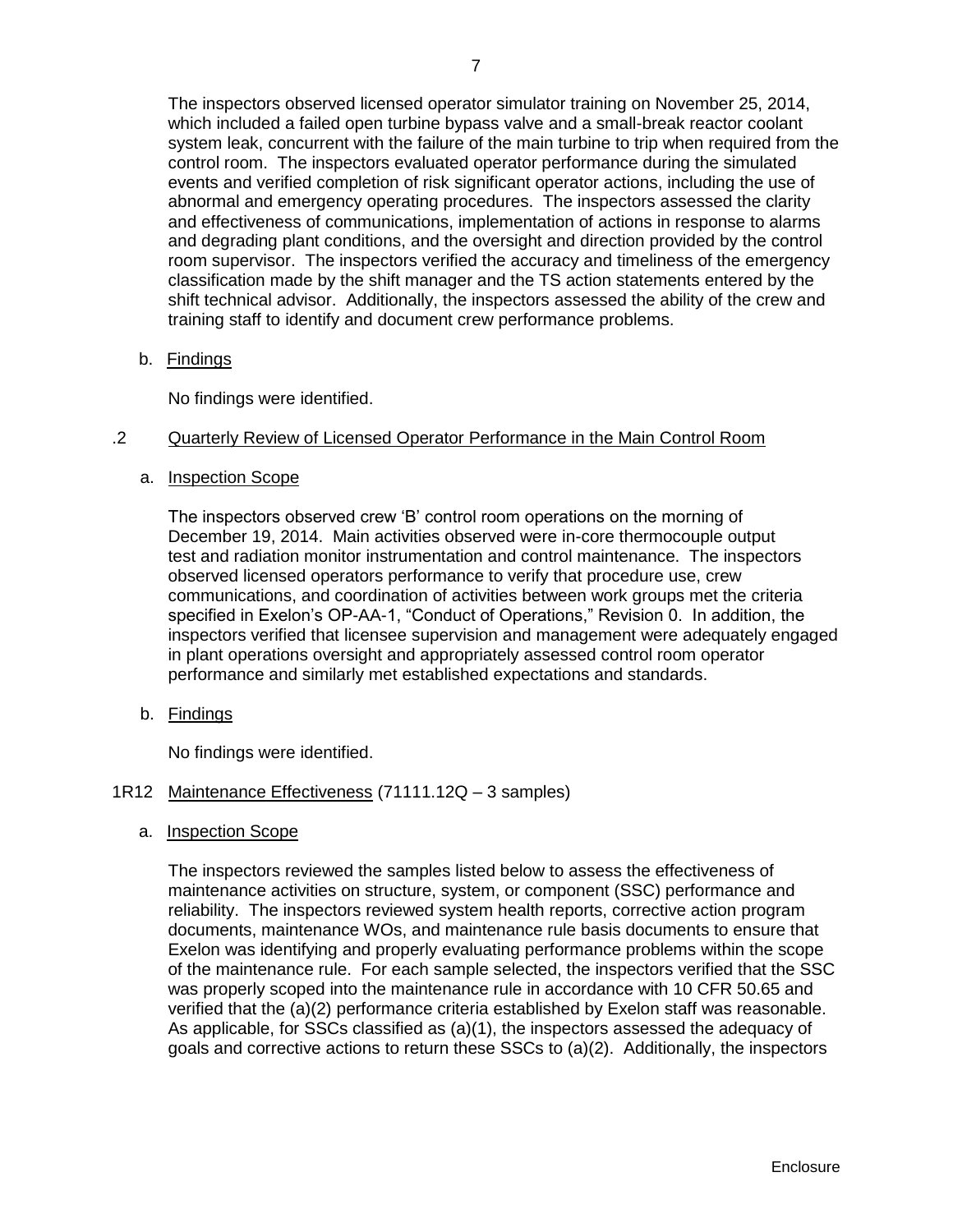ensured that Exelon staff was identifying and addressing common cause failures that occurred within and across maintenance rule system boundaries.

- Screenwash pump (SW-P-1A) breaker issues documented in IRs 1672093, 2387410, and 2393321 on October 1, 2014
- Air intake tunnel unavailability hours accumulated throughout year documented in IR 2397273 on October 16, 2014
- Emergency safety light issues documented in IR 2395285 and (a)(1) determination on November 17, 2014

## b. Findings

No findings were identified.

## <span id="page-10-0"></span>1R13 Maintenance Risk Assessments and Emergent Work Control (71111.13 – 4 samples)

## a. Inspection Scope

The inspectors reviewed station evaluation and management of plant risk for the maintenance and emergent work activities listed below to verify that Exelon performed the appropriate risk assessments prior to removing equipment for work. The inspectors selected these activities based on potential risk significance relative to the reactor safety cornerstones. As applicable for each activity, the inspectors verified that Exelon personnel performed risk assessments as required by 10 CFR 50.65(a)(4) and that the assessments were accurate and complete. When Exelon performed emergent work, the inspectors verified that operations personnel promptly assessed and managed plant risk. The inspectors reviewed the scope of maintenance work and discussed the results of the assessment with the station's probabilistic risk analyst to verify plant conditions were consistent with the risk assessment. The inspectors also reviewed the TS requirements and inspected portions of redundant safety systems, when applicable, to verify risk analysis assumptions were valid and applicable requirements were met.

- Planned Yellow station risk during SBO diesel generator system maintenance and 'B' train nuclear river pump maintenance on October 21, 2014
- Planned Orange station risk during 'A' low pressure injection system maintenance on October 28-29, 2014
- Planned Yellow station risk during re-pressurization of charging gas for off-site power switchyard breaker (1092-02) on October 30, 2014
- Emergent Yellow station risk for added maintenance scope to re-pressurize charging gas for switchyard breaker (1051-02) on November 3, 2014

## b. Findings

<span id="page-10-1"></span>No findings were identified.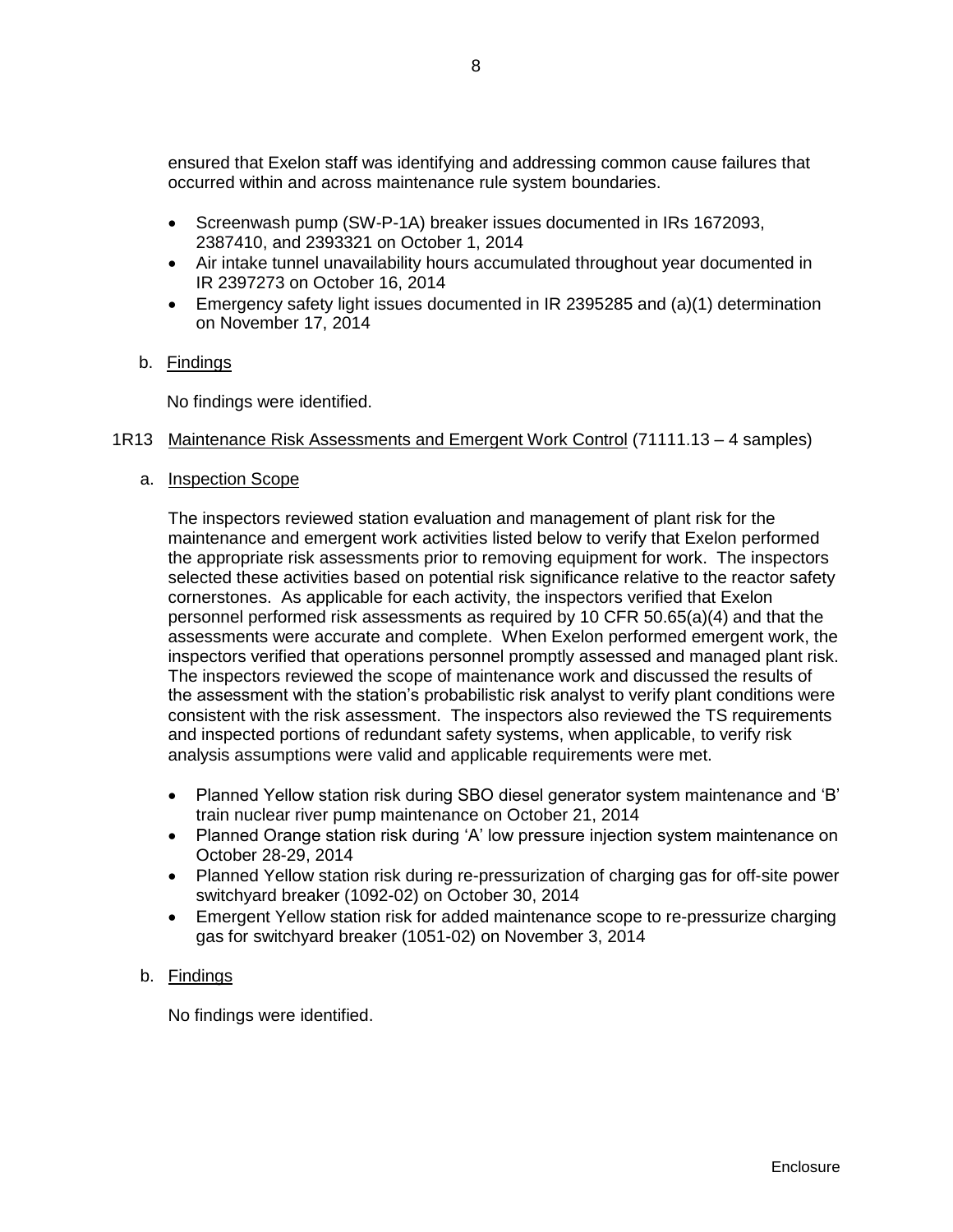## 1R15 Operability Determinations and Functionality Assessments (71111.15 – 5 samples)

## a. Inspection Scope

The inspectors reviewed operability determinations for the following degraded or nonconforming conditions:

- High valve friction for emergency feedwater injection valve (EF-V-30C) documented in IR 2396267 on October 15, 2014
- 1B station battery pilot cell cracks documented in IRs 2400315 and 2400645 on October 23, 2014
- Heat sink protection system channel 3 'A' steam generator LO-LO bistable out of tolerance documented in IR 2405786 on November 3, 2014
- Defect in nuclear fuel thermal conductivity model reported by AREVA and documented in IRs 2398374 and 2417256 on November 25, 2014
- Engineered safeguards actuation system (ESAS) Eaton Cutler-Hammer plunger red-flag issue identified on model D26 relays and documented in IR 2421839 on December 8, 2014

The inspectors selected these issues based on the risk significance of the associated components and systems. The inspectors evaluated the technical adequacy of the operability determinations to assess whether TS operability was properly justified and the subject component or system remained available such that no unrecognized increase in risk occurred. The inspectors compared the operability and design criteria in the appropriate sections of the TSs and UFSAR to Exelon's evaluations to determine whether the components or systems were operable. Where compensatory measures were required to maintain operability, the inspectors determined whether the measures in place would function as intended and were properly controlled by Exelon. The inspectors determined, where appropriate, compliance with bounding limitations associated with the evaluations.

b. Findings

No findings were identified.

#### <span id="page-11-0"></span>1R18 Plant Modifications (71111.18 – 1 sample)

a. Inspection Scope

The inspectors evaluated a modification to the concentrated waste storage tanks implemented by engineering change request (ECR) 14-00245, "CWST Bypass Modification." The inspectors verified that the design bases, licensing bases, and performance capability of affected systems were not degraded by the modification. In addition, the inspectors reviewed modification documents associated with the ECR, including observing the in-field physical changes as conditions allowed. The inspectors also reviewed revisions to operating procedures.

b. Findings

No findings were identified.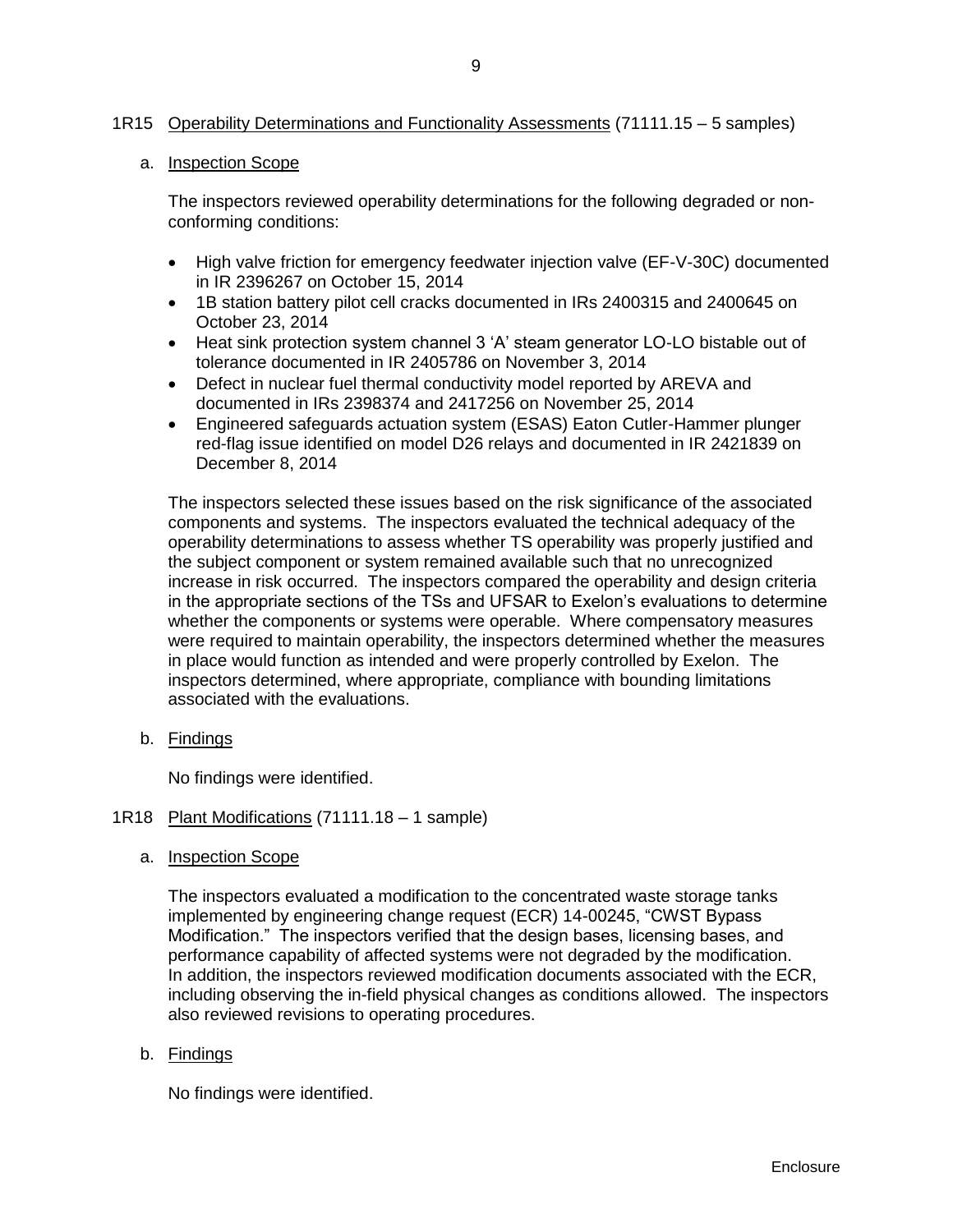## <span id="page-12-0"></span>1R19 Post-Maintenance Testing (71111.19 – 6 samples)

## a. Inspection Scope

The inspectors reviewed the post-maintenance tests for the maintenance activities listed below to verify that procedures and test activities ensured system operability and functional capability. The inspectors reviewed the test procedure to verify that the procedure adequately tested the safety functions that may have been affected by the maintenance activity, that the acceptance criteria in the procedure was consistent with the information in the applicable licensing basis and/or design basis documents, and that the procedure had been properly reviewed and approved. The inspectors also witnessed the test or reviewed test data to verify that the test results adequately demonstrated restoration of the affected safety functions.

- SBO diesel generator maintenance system outage on October 27 30, 2014
- Reactor building spray pump 'A' (BS-P-1A) after system maintenance outage on November 4, 2014
- Heat sink protection system bistable (MS-PSLL-1182) replacement on November 4, 2014
- 'B' make-up pump after system maintenance outage on November 12, 2014
- ESAS Eaton Cutler-Hammer relay (63X-1/RB-3A) replacement per WO C2032471 and ECR 13-00059 on November 3, 2014
- HSPS channel 2 (RB-PT-1187) bi-stable card replacement on November 14, 2014

## b. Findings

No findings were identified.

- <span id="page-12-1"></span>1R22 Surveillance Testing (71111.22 – 5 samples)
	- a. Inspection Scope

The inspectors observed performance of surveillance tests and/or reviewed test data of selected risk-significant SSCs to assess whether test results satisfied TSs, the UFSAR, and Exelon procedure requirements. The inspectors verified that test acceptance criteria were clear, tests demonstrated operational readiness and were consistent with design documentation, test instrumentation had current calibrations and the range and accuracy for the application, tests were performed as written, and applicable test prerequisites were satisfied. Upon test completion, the inspectors considered whether the test results supported that equipment was capable of performing the required safety functions. The inspectors reviewed the following surveillance tests:

- 1300-6N, Control Building Chiller Water Leakage Exam for IST on October 21, 2014 (in-service test)
- 1300-3EB, IST of 'B' Spent Fuel Pump and Valves on October 27, 2014
- OP-TM-214-201, IST of BS-P-1A and Valves on November 5, 2014
- 1303-5.2A, 'A' Emergency Loading Sequence and HPI Logic Channel/Component Test on December 16, 2014
- On-time main control DC lighting test, per A2369010, on December 18, 2014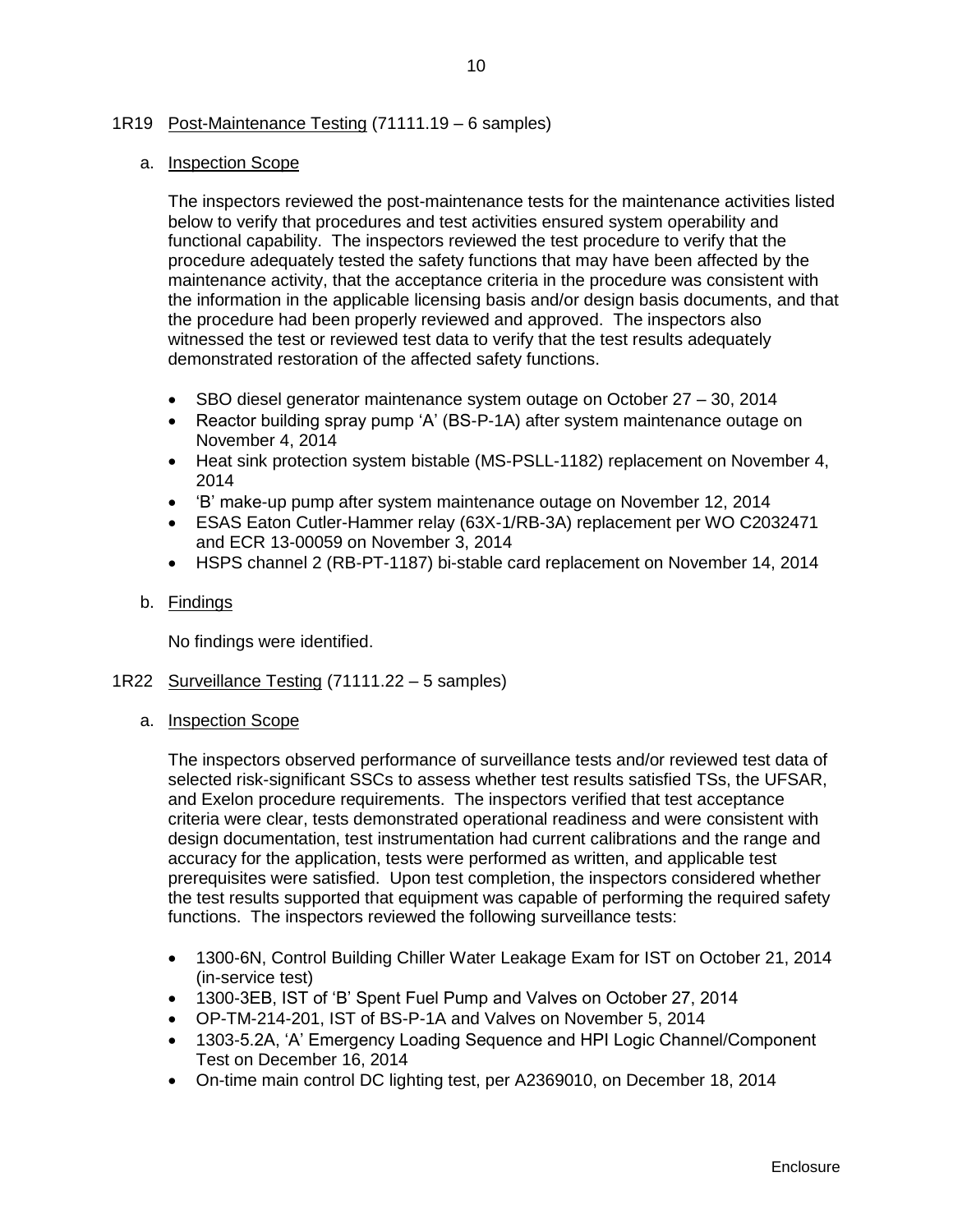b. Findings

No findings were identified.

## **Cornerstone: Emergency Preparedness**

## <span id="page-13-0"></span>1EP4 Emergency Action Level and Emergency Plan Changes (71114.04 – 1 sample)

a. Inspection Scope

Exelon implemented various changes to the TMI Emergency Action Levels (EALs), Emergency Plan, and Implementing Procedures. Exelon had determined that, in accordance with 10 CFR 50.54(q)(3), any change made to the EALs, Emergency Plan, and its lower-tier implementing procedures, had not resulted in any reduction in effectiveness of the Plan, and that the revised Plan continued to meet the standards in 50.47(b) and the requirements of 10 CFR 50 Appendix E.

The inspectors performed an in-office review of all EAL and Emergency Plan changes submitted by Exelon as required by 10 CFR  $50.54(q)(5)$ , including the changes to lowertier emergency plan implementing procedures, to evaluate for any potential reductions in effectiveness of the Emergency Plan. This review by the inspectors was not documented in an NRC Safety Evaluation Report and does not constitute formal NRC approval of the changes. Therefore, these changes remain subject to future NRC inspection in their entirety. The requirements in 10 CFR 50.54(q) were used as reference criteria.

b. Findings

No findings were identified.

<span id="page-13-1"></span>1EP6 Drill Evaluation (71114.06 – 1 sample)

## Emergency Preparedness Drill Observation

a. Inspection Scope

The inspectors evaluated a site full scale drill of crew 'D' Emergency Response Organization section leads and 'C' operations crew in the simulator on December 16, 2014, to identify any weaknesses and deficiencies in the classification, notification, and protective action recommendation development activities. The inspectors observed emergency response operations in the technical support center to determine whether the event classification, notifications, and protective action recommendations were performed in accordance with procedures. The inspectors also attended the drill critique to compare inspector observations with those identified by Exelon staff in order to evaluate Exelon's critique and to verify whether the Exelon staff was properly identifying weaknesses and entering them into the corrective action program.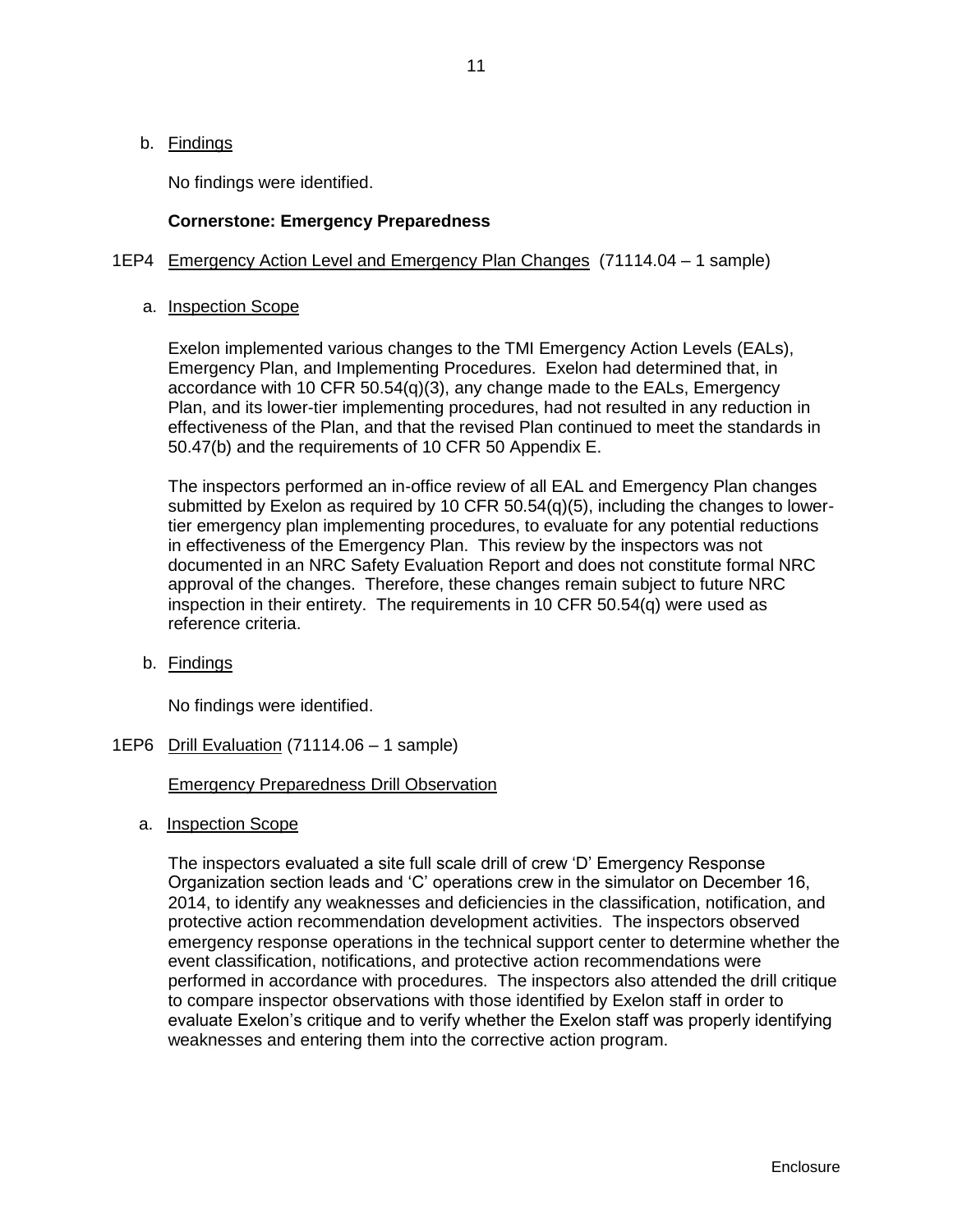12

b. Findings

No findings were identified.

#### <span id="page-14-0"></span>**2. RADIATION SAFETY**

#### **Cornerstone: Public Radiation Safety**

#### <span id="page-14-1"></span>2RS6 Radioactive Gaseous and Liquid Effluent Treatment (71124.06)

#### a. Inspection Scope

During the period November 3-7, 2014, the inspectors reviewed Exelon's performance in treatment, monitoring and control of effluent releases including adequacy of public dose calculations and projections. The inspectors used the requirements in 10 CFR 20; 10 CFR 50, Appendix I; TSs; Offsite Dose Calculation Manual (ODCM); applicable industry standards; and procedures required by TSs as criteria for determining compliance.

#### Inspection Planning

The inspector conducted in-office preparation and review of Exelon submitted effluent and environmental program documents and reviewed associated UFSAR and the ODCM.

#### Event Report and Effluent Report Reviews

The inspectors reviewed the following:

- Annual radiological effluent and environmental reports for 2012 and 2013 including unexpected trends or abnormal releases
- Reported effluent monitor operability issues

## ODCM and UFSAR Reviews

The inspectors reviewed the following:

- UFSAR changes associated with effluent monitoring and control
- Changes to ODCM including technical justifications
- Identification of any contaminated non-radioactive system and associated 10 CFR 50.59 evaluations

## Ground Water Protection Initiative (GPI)

The inspectors reviewed the following:

- Reported groundwater monitoring results and changes to the written program for identifying and controlling contaminated spills/leaks to groundwater
- Changes to the program since last inspection to identify changes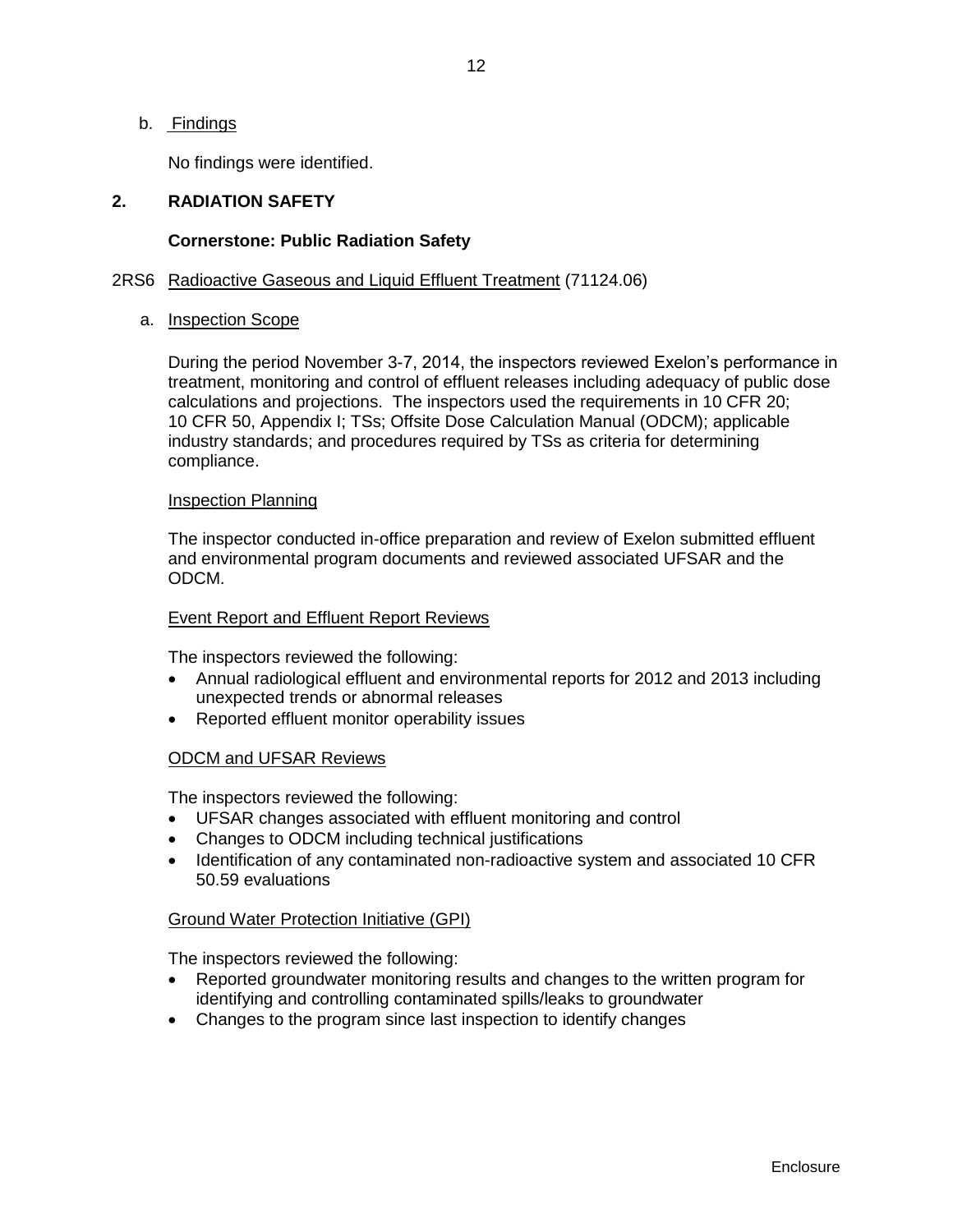## Procedures, Special Reports, and Other Documents

The inspectors reviewed the following:

- Licensee Event Reports, and special reports related to the effluent program
- Effluent program implementing procedures, including those associated with effluent sampling, effluent monitor set-point determinations, and dose calculations
- Evaluation reports of the effluent monitoring program since the last inspection

#### Walkdowns and Observations

The inspectors reviewed the following:

- Walked down selected components of the gaseous monitoring systems
- Potential unmonitored release points, building alterations which could impact airborne, or liquid, and effluent controls, and ventilation system leakage
- Material condition surveillance records
- Changes to effluent release paths
- Routine processing and discharge of liquid waste
- 10 CFR 50.59 reviews for changes to effluent release points

#### Sampling and Analyses

The inspectors reviewed the following:

- Effluent sampling activities to ensure representative samples were obtained
- Effluent discharges made with inoperable effluent radiation monitors
- Use of compensatory effluent sampling
- Results of the inter-laboratory and intra-laboratory comparison program, including hard-to-detect isotopes, to verify the quality of the radioactive effluent sample analyses

## Dose Calculations

The inspectors reviewed the following:

- Significant changes in reported dose values compared to the previous radioactive effluent release reports
- Liquid and gaseous waste discharge permits
- Methods used to determine the isotopes included in the source term to ensure hardto-detect radionuclides were included in the effluent releases
- Changes in the methodology for offsite dose calculations since the last inspection
- Meteorological dispersion and deposition factors
- Latest Land Use Census to verify that changes in the local land use had been factored into public dose projections and environmental sampling/analysis program, as applicable
- Dose calculations (monthly, quarterly, annual)
- Records of any abnormal gaseous or liquid discharges
- Discharges made with inoperable effluent radiation monitors, or unmonitored leakage were reviewed to ensure that an evaluation was made of the discharge to account for the effluent release and were included in the calculated doses to the public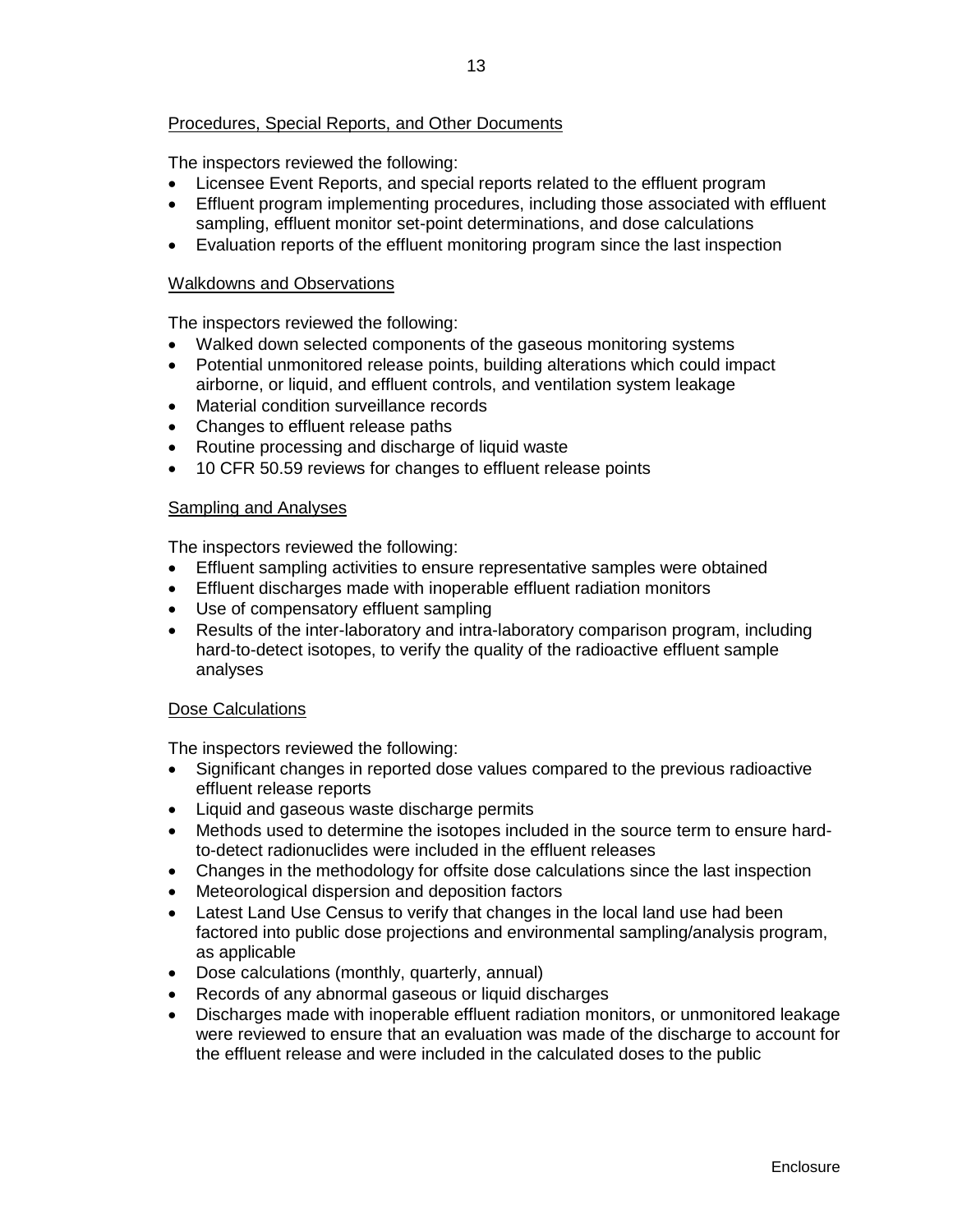## GPI Implementation

The inspectors reviewed the following:

- Monitoring results of the GPI including reporting
- Changes made to the GPI program
- Anomalous results or missed samples
- Leakage or spill events and entries made into the decommissioning files (10 CFR50.75(g))
- On-site contamination events involving contamination of groundwater
- Discharges from onsite surface water bodies, as applicable, that contain or potentially contain radioactivity
- Update to ODCM to include the dose calculation method for any the new release point

## Problem Identification and Resolution

The inspectors evaluated whether problems associated with the effluent monitoring and control program were being identified at an appropriate threshold and were properly addressed for resolution in the licensee corrective action program.

b. Findings

No findings were identified.

## <span id="page-16-0"></span>**4. OTHER ACTIVITIES**

<span id="page-16-1"></span>4OA1 Performance Indicator Verification (71151 – 1 sample)

## Radiological Effluent TS/Offsite Dose Calculation Manual (ODCM) Radiological Effluent **Occurrences**

a. Inspection Scope

During November 3 – 7, 2014, the inspector reviewed licensee submittals for the radiological effluent TS/ODCM radiological effluent occurrences PI for the period from the third quarter 2013 through the third quarter 2014. The inspector used PI definitions and guidance contained in the Nuclear Energy Institute Document 99-02, "Regulatory Assessment Performance Indicator Guideline," Revision 7, dated August 31, 2013, to determine if the PI data was reported properly during this period. The inspector reviewed Entergy's corrective action report database and selected individual reports generated since this indicator was last reviewed to identify any potential occurrences such as unmonitored, uncontrolled, or improperly calculated effluent releases that may have impacted offsite dose. The inspector reviewed gaseous and liquid effluent summary data and the results of associated offsite dose calculations between the third quarter 2013 and the third quarter 2014, to determine if indicator results were accurately reported. The inspector also reviewed the licensee's methods for quantifying gaseous and liquid effluents and determining effluent dose.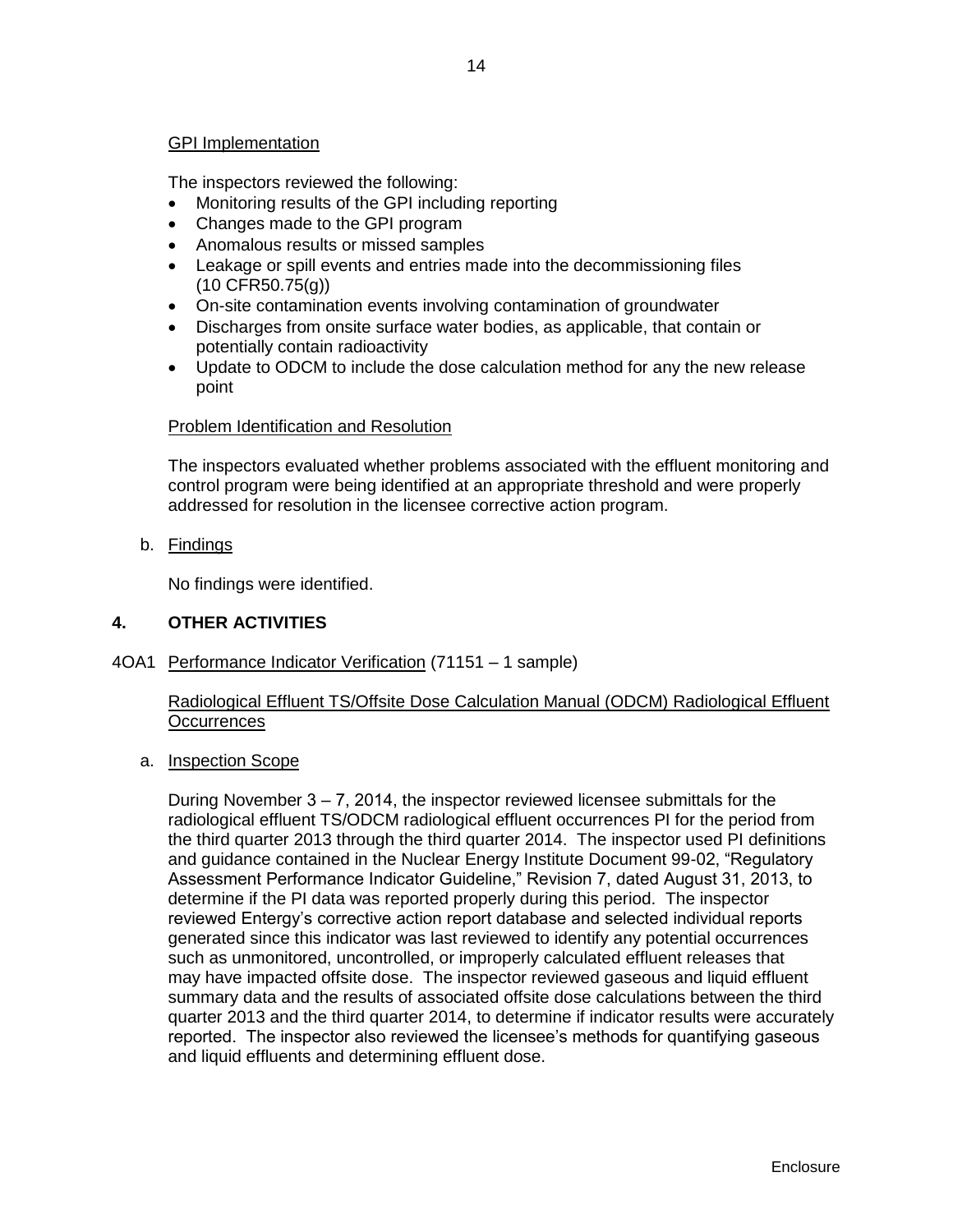## b. Findings

No findings were identified.

<span id="page-17-0"></span>4OA2 Problem Identification and Resolution (71152 – 3 samples)

## .1 Routine Review of Problem Identification and Resolution Activities

a. Inspection Scope

As required by Inspection Procedure 71152, "Problem Identification and Resolution," the inspectors routinely reviewed issues during baseline inspection activities and plant status reviews to verify that Exelon entered issues into the corrective action program at an appropriate threshold, gave adequate attention to timely corrective actions, and identified and addressed adverse trends. In order to assist with the identification of repetitive equipment failures and specific human performance issues for follow-up, the inspectors performed a daily screening of items entered into the corrective action program and periodically attended IR screening meetings.

b. Findings

No findings were identified.

#### .2 Semi-Annual Trend Review

a. Inspection Scope

The inspectors performed a semi-annual review of site issues, as required by Inspection Procedure 71152, to identify trends that might indicate the existence of more significant safety issues. In this review, the inspectors included repetitive or closely-related issues that may have been documented by Exelon outside of the corrective action program, such as trend reports, performance indicators, major equipment problem lists, system health reports, maintenance rule assessments, and maintenance or corrective action program backlogs. The inspectors also reviewed Exelon's corrective action program database for the third and fourth quarters of 2014 to assess issue/action reports written in various subject areas (equipment problems, human performance issues, etc.), as well as individual issues identified during the NRCs daily condition report review (Section 4OA2.1).

#### b. Findings and Observations

No findings were identified.

The station has identified adverse trends in corrective action program engagement, self-assessment quality, and configuration control. The inspectors reviewed the IR trends and determined that challenges regarding configuration control performance have actually improved in the fourth quarter. There were also noted negative trends in electrical vault water intrusion (IR 2431218) and material being staged on the reactor building seismic gap seals (IR 2411768). Also, noted was an increase in UFSAR update related issues in 2014 and which has been documented in IR 1689454. A review of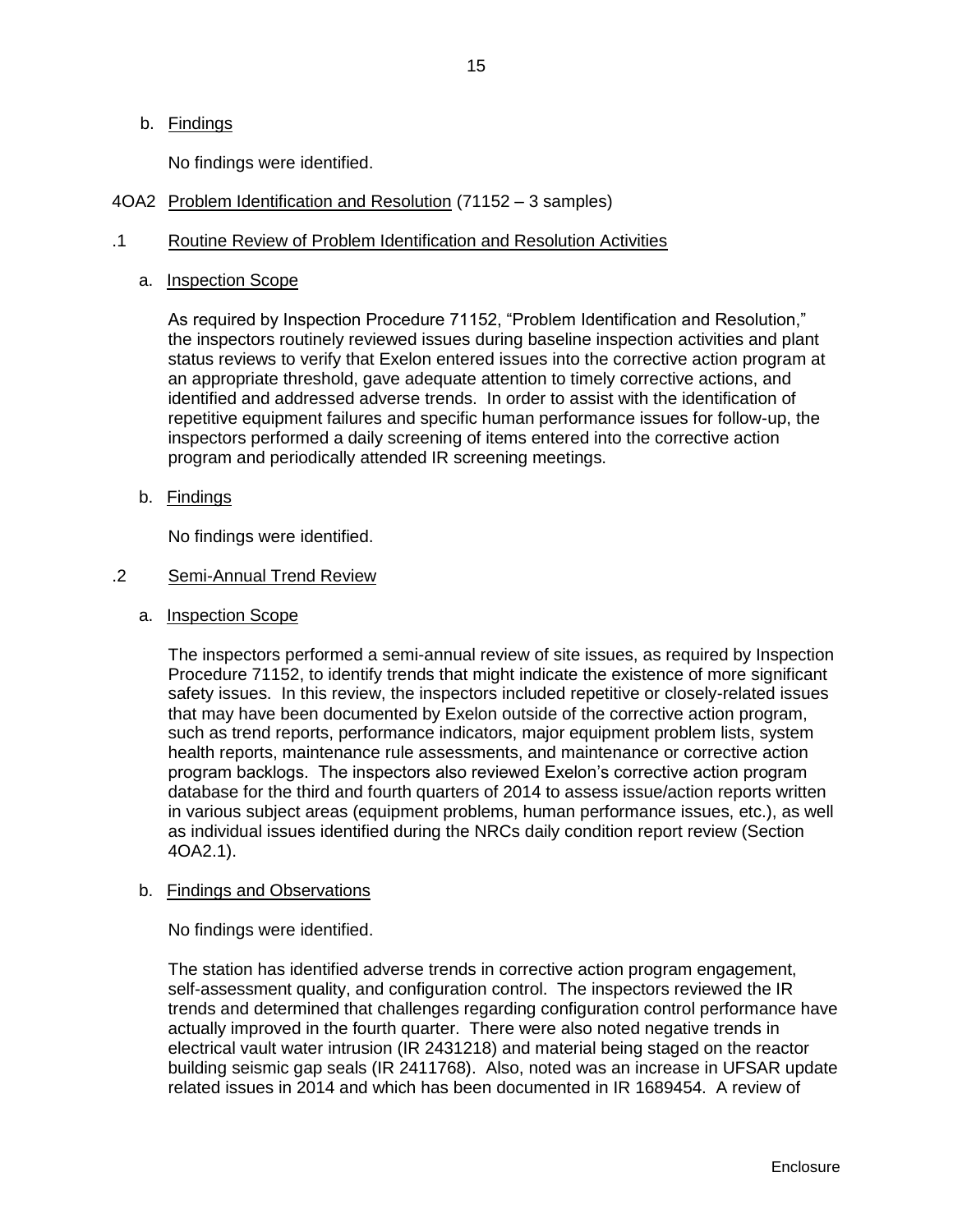these issues by the inspectors determined additional controls have been put in place by regulatory affairs staff to provide additional checks.

The inspectors discussed these issues with various station personnel, including station management. Station management acknowledged the issues, verified they were captured in the corrective action program and continues to re-emphasize and enforce TMI staff performance fundamentals. The inspectors determined these corrective actions were appropriate.

## .3 Annual Sample: Review of the Operator Workaround Program

#### a. Inspection Scope

The inspectors reviewed the cumulative effects of the existing operator workarounds, operator burdens, existing operator aids and disabled alarms, and open main control room deficiencies to identify any effect on emergency operating procedure operator actions, and any impact on possible initiating events and mitigating systems. The inspectors evaluated whether station personnel had identified, assessed, and reviewed operator workarounds as specified in TMI's procedure OP-AA-102-103, Operator Work-Around Program, Revision 3.

The inspectors reviewed Exelon's process to identify, prioritize and resolve main control room distractions to minimize operator burdens. The inspectors reviewed the system used to track these operator workarounds and recent Exelon self-assessments of the program. The inspectors also toured the control room and discussed the current operator workarounds with the operators to ensure the items were being addressed on a schedule consistent with their relative safety significance.

## b. Findings and Observations

No findings were identified.

The inspectors determined that the issues reviewed did not adversely affect the capability of the operators to implement abnormal or emergency operating procedures. The inspectors also verified that Exelon entered operator workarounds and burdens into the corrective action program at an appropriate threshold and planned or implemented corrective actions commensurate with their safety significance.

## .4 Annual Sample: Nuclear River Dual-Pump Testing Challenges

## a. Inspection Scope

The inspectors performed an in-depth review of Exelon's troubleshooting, analysis and actions associated with in-service testing of the safety-related nuclear river water pumps as documented in IRs 1573038, 1568077, and 1558288. Specifically, challenges with maintaining acceptable flow for nuclear river pump 1C (NR-P-1C) during multi-pump flow test conditions resulting in apparent inconsistent in-service flow test data which may indicate pump degradation and challenges in the pump performing its intended safety function.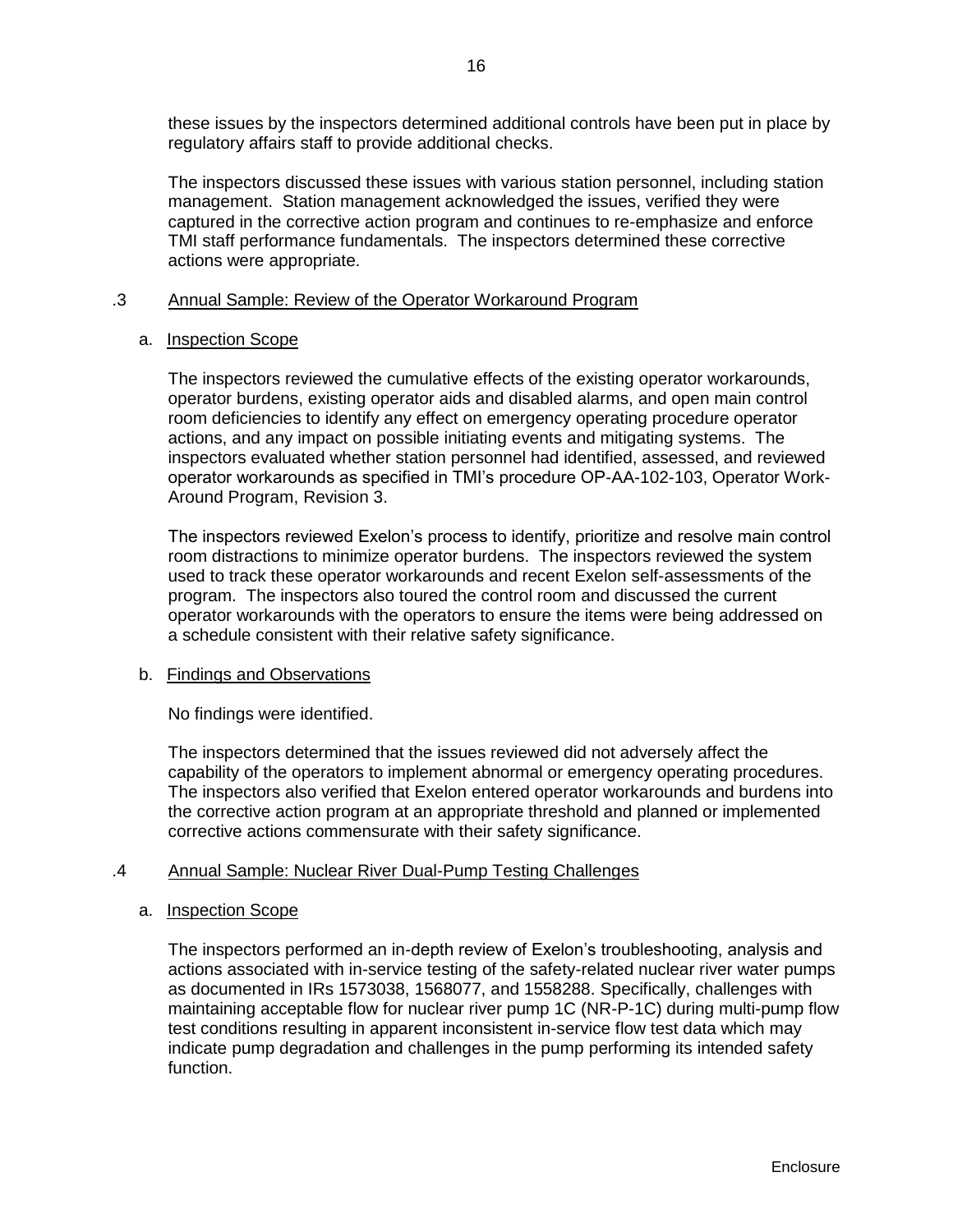The inspectors assessed Exelon's problem identification threshold, cause analyses, extent of condition reviews, compensatory actions, and the prioritization and timeliness of Exelon's corrective actions to determine whether Exelon was appropriately identifying, characterizing, and correcting problems associated with this issue and whether the planned or completed corrective actions were appropriate. The inspectors compared the actions taken to the requirements of Exelon's corrective action program and 10 CFR 50, Appendix B. In addition, the inspectors performed field walkdowns during testing to assess the effectiveness of the implemented corrective actions.

### b. Findings and Observations

No findings were identified.

Exelon adheres to the American Society of Mechanical Engineers (ASME) Operation and Maintenance code (ISTB-5121(b)) for this group A centrifugal pump test but uses an approved alternate method to establish a fixed pump head for the test. This test method has the potential for significant data scatter when testing under reference pump conditions. Challenges are exacerbated due to varying times of the year for the test and the resulting changes in Susquehanna River temperature conditions.

Exelon verified, and inspectors reviewed, satisfactory instrumentation operation. The inspectors also reviewed the individual pump performance and surveillance tests and identified no challenges to operability and did not note any actual degradation trend on the individual pumps. Based on Exelon's data from troubleshooting by varying multipump combinations and setting of different test conditions, Exelon determined that the issue's apparent cause is establishing an appropriate test setup for the existing plant and river condition at the time of test. The ultimate correction to the test setup was to throttle the pump output not being tested to establish the correct condition for the pump under test, while in a multi-pump test line-up.

Exelon conducted a thorough technical review of the testing issue and adhered to acceptable ASME code testing requirements. Exelon modified the multi-pump test procedures and validated the resulting data with previous test and reference conditions.

The inspectors observed a sample of the actual tests and reviewed resulting data with no significant issues noted. The inspectors determined Exelon's overall response to the issue was commensurate with the safety significance, was timely, and included appropriate compensatory actions.

## <span id="page-19-0"></span>4OA3 Follow-Up of Events and Notices of Enforcement Discretion (71153)

Plant Events (2 samples)

#### a. Inspection Scope

For the plant events listed below, the inspectors reviewed and/or observed plant parameters, reviewed personnel performance, and evaluated performance of mitigating systems. The inspectors communicated the plant events to appropriate regional personnel, and compared the event details with criteria contained in Inspection Manual Chapter 0309, "Reactive Inspection Decision Basis for Reactors," for consideration of potential reactive inspection activities. As applicable, the inspectors verified that Exelon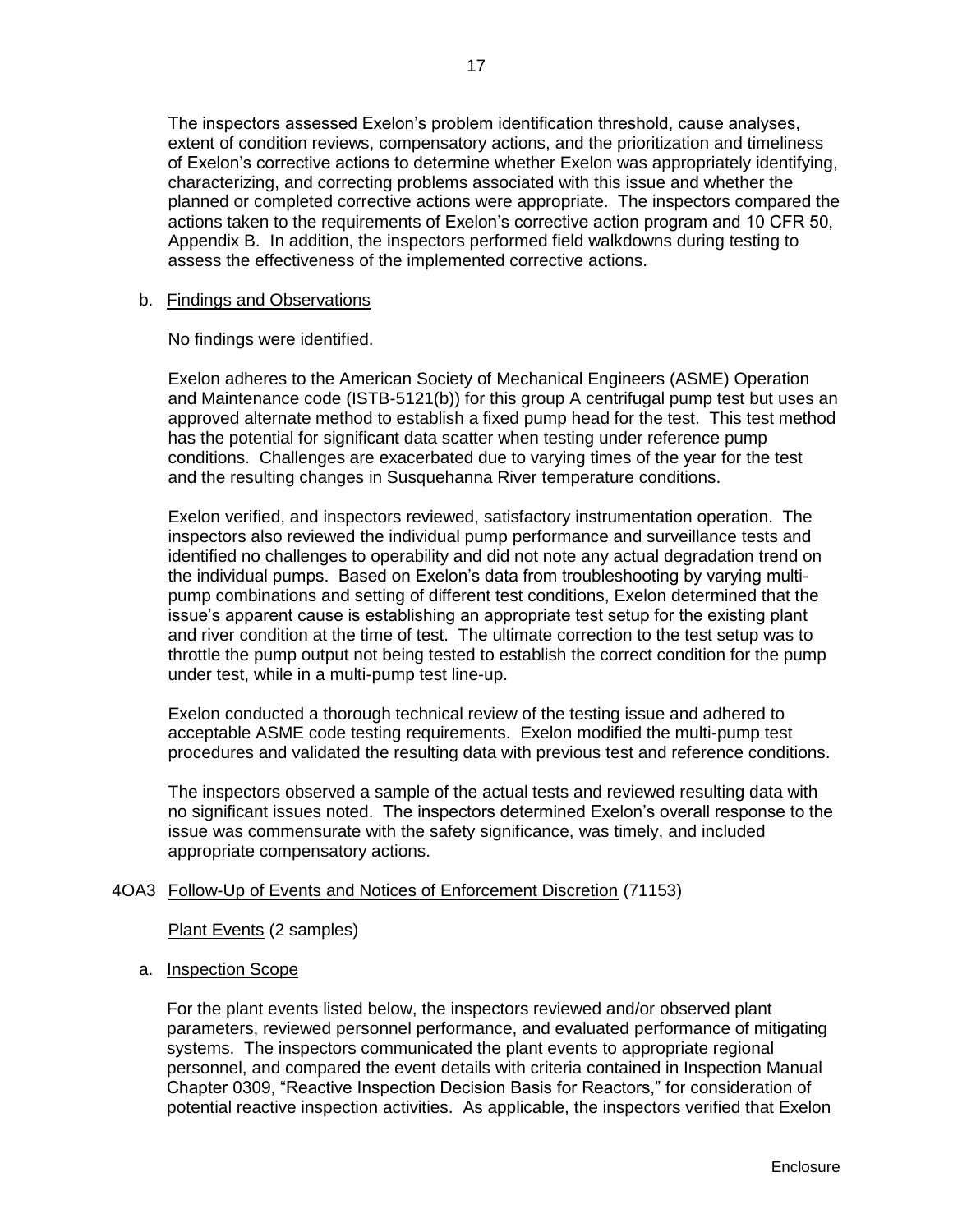made appropriate emergency classification assessments and properly reported the event in accordance with 10 CFR Parts 50.72 and 50.73. The inspectors reviewed Exelon's follow-up actions related to the events to assure that Exelon implemented appropriate corrective actions commensurate with their safety significance.

- 'D' reactor coolant pump high vibration indication and power reduction to 75 percent on November 26, 2014
- Emergency siren failure documented in IR 2420690 on December 5, 2014
- b. Findings

No findings were identified.

<span id="page-20-0"></span>4OA6 Meetings, Including Exit

## Radiological Effluent TS/Offsite Dose Calculation Manual (ODCM) Radiological Effluent **Occurrences**

On November 7, 2014, the inspectors presented the inspection results to Mr. Tom Haaf, Exelon TMI site plant manager and other members of the TMI staff. The inspectors verified that no proprietary information was retained by the inspector or would be documented in this report.

## Quarterly Inspection Report Exit

On January 30, 2015, the inspectors presented the inspection results to Mr. Rick Libra, Site Vice President, and other members of the TMI staff. The inspectors verified that no proprietary information was retained by the inspectors or documented in this report.

## <span id="page-20-1"></span>**ATTACHMENT: SUPPLEMENTARY INFORMATION**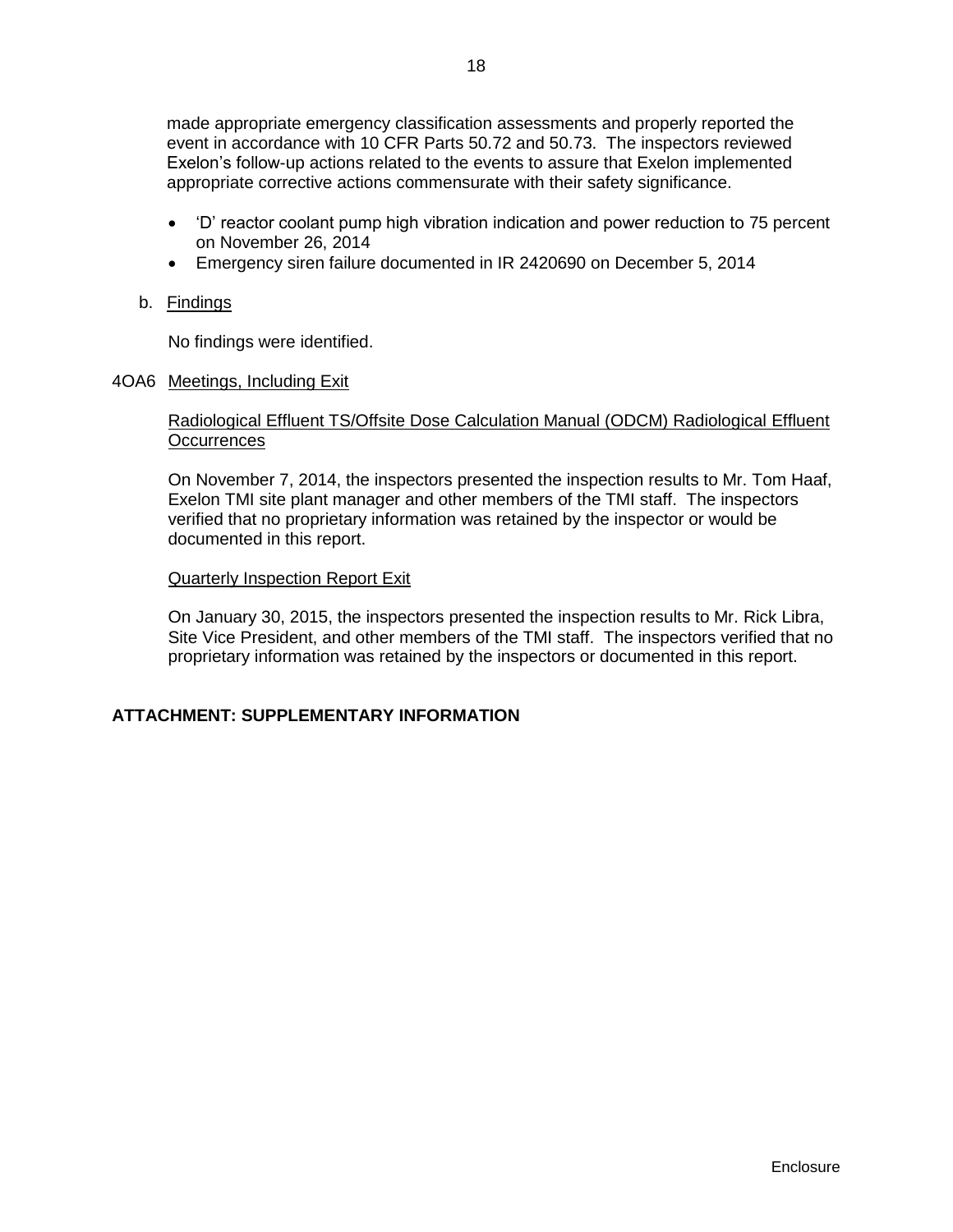## **SUPPLEMENTARY INFORMATION**

## **KEY POINTS OF CONTACT**

#### <span id="page-21-1"></span><span id="page-21-0"></span>Licensee Personnel

| R. Libra                           | <b>Site Vice President</b>                                   |
|------------------------------------|--------------------------------------------------------------|
| T. Haaf                            | <b>Plant Manager</b>                                         |
| M. Adams                           | <b>Control Room Supervisor</b>                               |
| T. Alvey                           | Manager, Chemistry                                           |
| D. Atherholt                       | Manager, Regulatory Assurance                                |
| J. Bomgardner                      | <b>Chemistry Technician</b>                                  |
| J. Boudah                          | I & C Supervisor                                             |
| R. Campbell                        | Manager, Site Security                                       |
| D. Divittore                       | Manager, Radiological Engineering                            |
| N. Favorito                        | <b>Shift Manager</b>                                         |
| T. Fitting                         | <b>Chemistry Technician</b>                                  |
| M. Fitzwater                       | Senior Regulatory Assurance Engineer                         |
| D. Herr                            | Engineer                                                     |
| B. Hreha                           | <b>Nuclear Services Closed Cooling Water System Engineer</b> |
| G. McCarty                         | Radiological Protection Manager, Acting                      |
| R. Myers                           | <b>Fire Marshall</b>                                         |
| J. Piazza                          | Senior Manager, Design Engineering                           |
| <b>B.</b> Shumaker                 | Manager, Emergency Preparedness                              |
| G. Smith                           | Director, Maintenance                                        |
| S. Taylor                          | Engineer                                                     |
| J. Troiano                         | <b>Supervisor Environmental</b>                              |
| L. Weber                           | Chemistry                                                    |
| $\sim$ $\sim$ $\sim$ $\sim$ $\sim$ |                                                              |

### **Other Personnel**

| D. Dyckman |  |
|------------|--|
|------------|--|

**Nuclear Safety Specialist** Pennsylvania Department of Environmental Protection Bureau of Radiation Protection

## **LIST OF ITEMS OPENED, CLOSED, DISCUSSED, AND UPDATED**

<span id="page-21-3"></span><span id="page-21-2"></span>None

## **LIST OF DOCUMENTS REVIEWED**

#### **Section 1R01: Adverse Weather Protection**

**Procedures** 

WC-AA-107, Seasonal Readiness, Revision 14 MA-TM-135-001, Fire System Anti-Freeze Loop Maintenance, Revision 0 OP-AA-108-111-1001, Severe Weather and Natural Disaster Guidelines, Revision 10 OP-TM-108-111-1001, TMI Severe Weather and Site Inaccessibility, Revision 7 OP-TM-AOP-004, Tornado/High Winds, Revision 4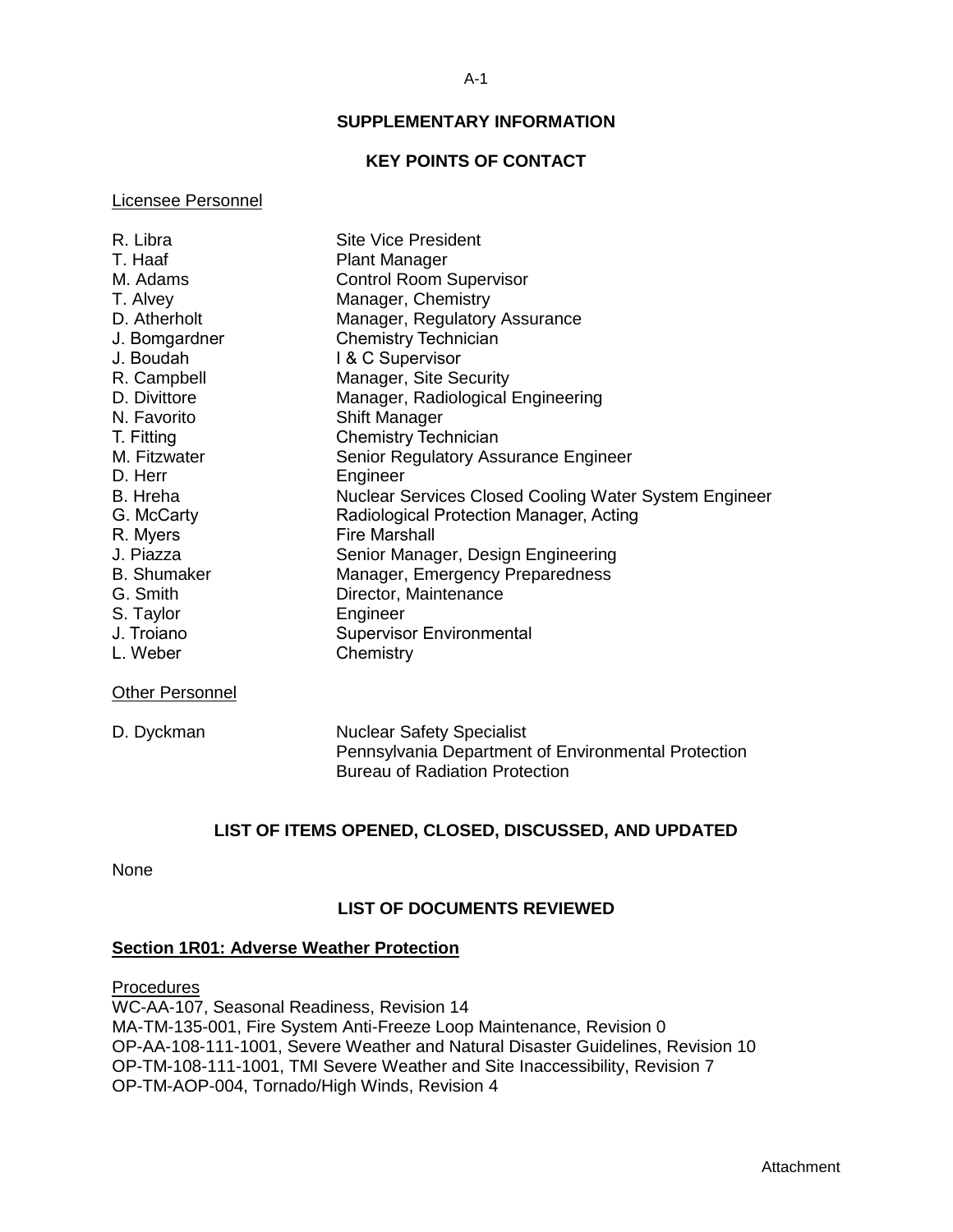### **Miscellaneous**

Lessons Learned: 2013/2014 Winter Readiness Critique (IR 1639288) TMI 2014 Not-in-Summer Readiness AR Lists, dated September 29 - October 21, 2014 TMI 2014 Winter Readiness Report dated October 16, 2014 ARs A2314797 A2332873 A2333706 A2234911 IRs 1511250 1606087 1639288 1607171 16932287 1693429 1693430 1693441 1693463 1693562 1696236 2414011

WOs R2213640 R2209799 R2210265 R2209522 R2187784

## **Section 1R04: Equipment Alignment**

**Procedures** 

OP-TM-541-000, Primary Component Cooling, Revision 21 OP-TM-541-438, Remove IC-P-1A From Service, Revision 1 OP-TM-541-439, Place IC-P-1B In Service, Revision 0

**Drawings** 

302-610, Nuclear Services Closed Cycle Cooling Water, Revision 82 302-620, Intermediate Cooling Flow Diagram Revision 51

**Miscellaneous** 

| 02405663<br>02414810<br><b>IRs</b><br>01689411<br>02418105 |
|------------------------------------------------------------|
|------------------------------------------------------------|

## **Section 1R05: Fire Protection**

**Procedures** 

1038, Administrative Controls-Fire Protection Program, Revision 76 1104-45D, Fire Service Deluge System, Revision 23 FPE-T1-41882-001, Fire Hazards analysis Input and Status, Revision 0 NES-MS-5.1, Exelon Combustible Loading Standard, Revision 3 OP-MA-201-007, Fire Protection System Impairment Control, Revision 6

Drawings

1-FHA-003, Fire Area Layout Turbine Building Elevation 305', Revision 9 1-FHA-005, Turbine Building, Revision 7 1-FHA-036, Fire Area Layout Control Tower, Revision 17

**Miscellaneous** 

CC-AA-309-101, Engineering Technical Evaluations, Revision 11 Fire Hazards Analysis Report, TMI-1, Revision 26 TMI Unit #1Fire Pre-Plan, CB-FA-4A TMI Unit #1Fire Pre-Plan & Strategies, ISPH-FA-2, Revision 3 TMI Unit #1Fire Pre-Plan & Strategies, TB-FA-1 (3), Revision 1 TMI Unit #1Fire Pre-Plan & Strategies, TB-FA-1 (7), Revision 1 TMI Unit #1Fire Pre-Plan & Strategies, TB-FA-1 (12), Revision 1 IRs 01344312 2430837 WO C2031534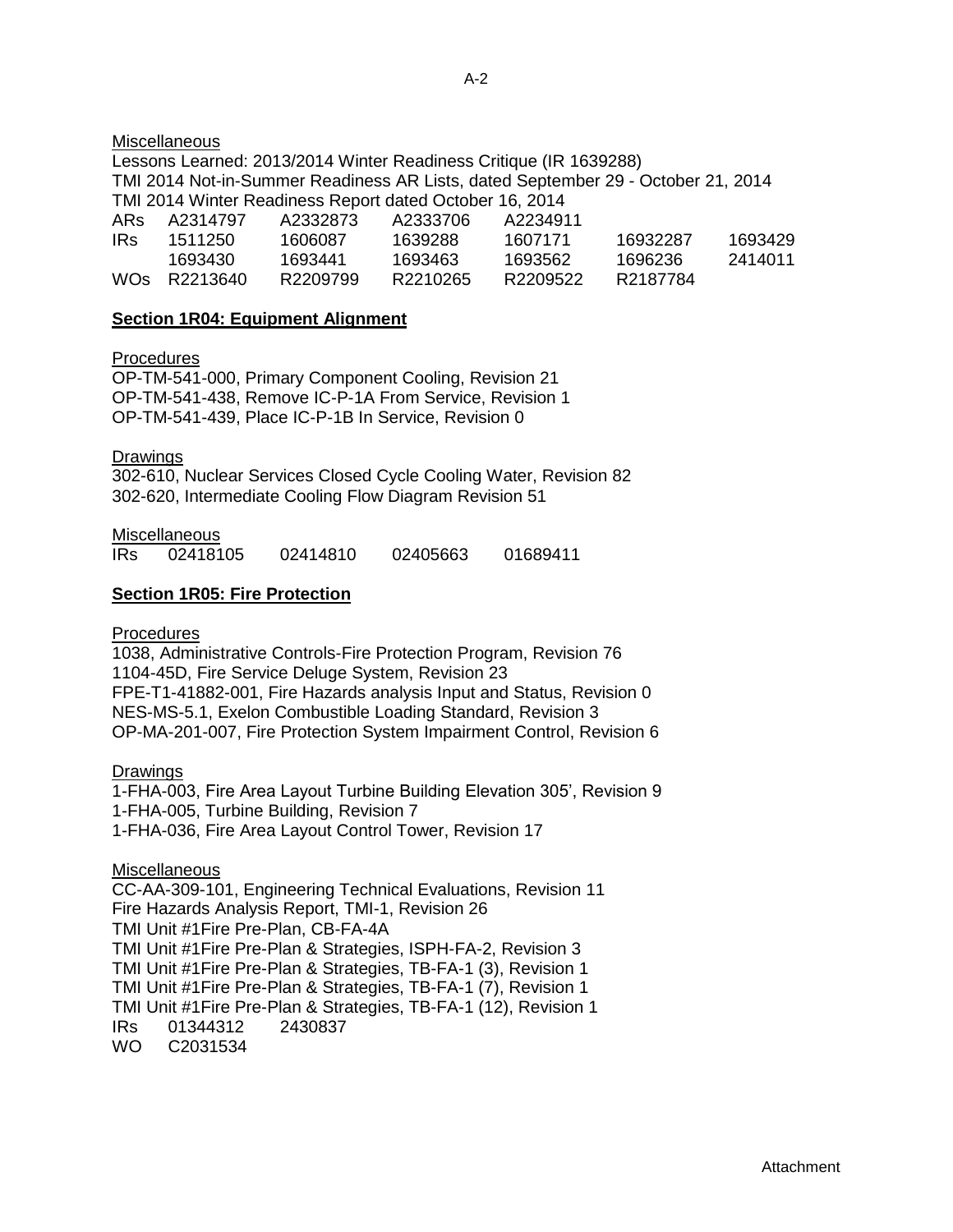## **Section 1R06: Flood Protection Measures**

### **Procedures**

MA-TM-153-001, Inspection and Maintenance of TMI-1 Electrical and Telephone Manholes, Revision 3

Miscellaneous

IRs 1698237 1662091 1439999 1439345 WOs R2219073 R2224759

## **Section 1R07: Heat Sink Performance**

Procedure

M-164, Station Blackout (SBO) Diesel Generator Major Inspection (Mechanical), Revision 20

Miscellaneous WO C2031394-16

## **Section 1R11: Licensed Operator Requalification Program**

**Procedures** 

HU-AA-104-101, "Procedure Use and Adherence," Revision 5 OP-AA-1, "Conduct of Operations," Revision 0 OP-AA-1, "Conduct of Operations," Revision 1 OP-TM-EOP-002, "Loss of 25˚ F Subcooling Margin," Revision 9 OP-TM-101-101-1001, "TMI Operations Philosophy Handbook," Revision 4

**Miscellaneous** Appendix H of attachment 71111.11

## **Section 1R12: Maintenance Effectiveness**

**Procedures** 

1107-4.1, 480V Breaker Overcurrent Tripping Device Setpoints, Revision 019 E-5.1, Westinghouse 480V DB-25 Circuit Breaker Maintenance and Testing, Revision 007 ER-AA-310, Implementation of the Maintenance Rule, Revision 9 ER-AA-310-1005, Maintenance Rule – Dispositioning between (a)(1) and (a)(2), Revision 7 ER-TM-310-1001, TMI Guidance for Maintenance Rule Unavailability Monitoring, Revision 5

**Drawings** 

302-203, Reactor Building Emergency Spray and Core Flooding Flow Diagram, Revision 000

## Miscellaneous

Maintenance Rule Expert Panel Meeting Minutes, dated November 17, 2014 IRs 1315755 1521798 2395285 2421724 2387410 2397273\* 2425155 2421773 2415528 WO 2232209

\*IR written based on NRC inspection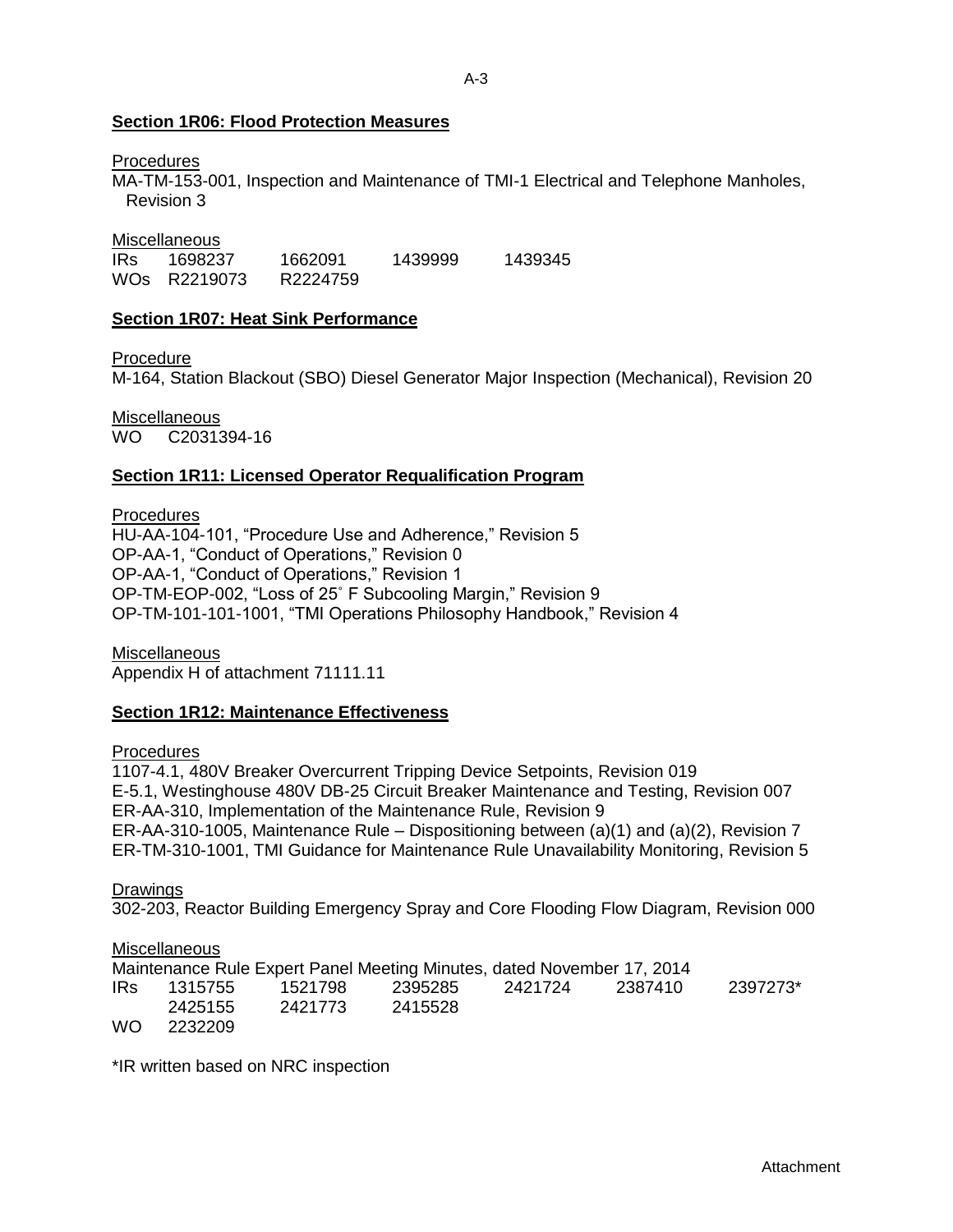#### A-4

## **Section 1R13: Maintenance Risk Assessments and Emergent Work Control**

**Procedures** 

1082.1, TMI Risk Management Program, Revision 8 WC-AA-101, On-Line Work Control Process, Revision 18

**Miscellaneous** 

Operations Protected Equipment checklists and verifications dated October 21 - 29, 2014 Work Week 1443, 1444, 1445 Hybrid Schedules by System, Revision 0 IRs 2403907 2402554 2402490 2402409 2402673 2402531 2405931

#### **Section 1R15: Operability Evaluations**

Procedures

1301-4.6.2, Station Battery 1B Weekly, Revision 014 OP-AA-108-115, Operability Determinations, Revision 10 OP-AA-108-115-1002, Supplemental Consideration for On-Shift Immediate Operability Determinations, Revision 2

**Miscellaneous** 

Engineering Technical Evaluation A2022114-01, High Friction EF-V-30C

ESAS Relay Walkdown Report, IR 242315, dated December 8, 2014

LOCA Analyses for B&W Plants – TACO3 and TCD, AREVA Inc. presentation to USNRC, dated December 18, 2014

Operability Evaluation OPE-14-001, ESAS Eaton Cutler Hammer D26 Relay, IR 2421839 NRC Event Notification 50636, dated November 25, 2014

TMI Core Operating Limits Report Figure 4, Full Incore System Error Adjusted 4 pump Imbalance Limits (0 EFPD to 450 EFPD) – Imbalance Administrative Limit adjustments, dated October 22, 2014

| <b>IRs</b> | 1363411      | 2421839  | 2420153  | 2420114  | 2420315  | 2406633 |
|------------|--------------|----------|----------|----------|----------|---------|
|            | WOS R2123247 | R2247102 | R2243488 | R2214129 | R2214125 |         |

### **Section 1R18: Plant Modifications**

**Procedures** 

OP-TM-AOP-016, Loss of Vital Bus 'B', Revision 007 OP-TM-232-000, Liquid Waste Disposal System, Revision 15 OP-TM-271, Liquid Waste Disposal Operating Mode Line-up Verification, Revision 009 1450-020, 1A Auxiliary Transformer Protective Relay Circuit Trip Testing, Revision 022 CC-AA-102, Design Input and Configuration Change Impact Screening, Revision 20 CC-AA-103, Configuration Change Control, Revision 21

CY-TM-551-807, Chemistry Primary Sample, Revision 001

**Drawings** 

ECR 14-00245, CWST Bypass Modification

**Miscellaneous** 

| <b>IRs</b> | 1615253 | 1679218 | 1677789 | 2415212 | 2429392 | 2430850 |
|------------|---------|---------|---------|---------|---------|---------|
|            | 2392390 |         |         |         |         |         |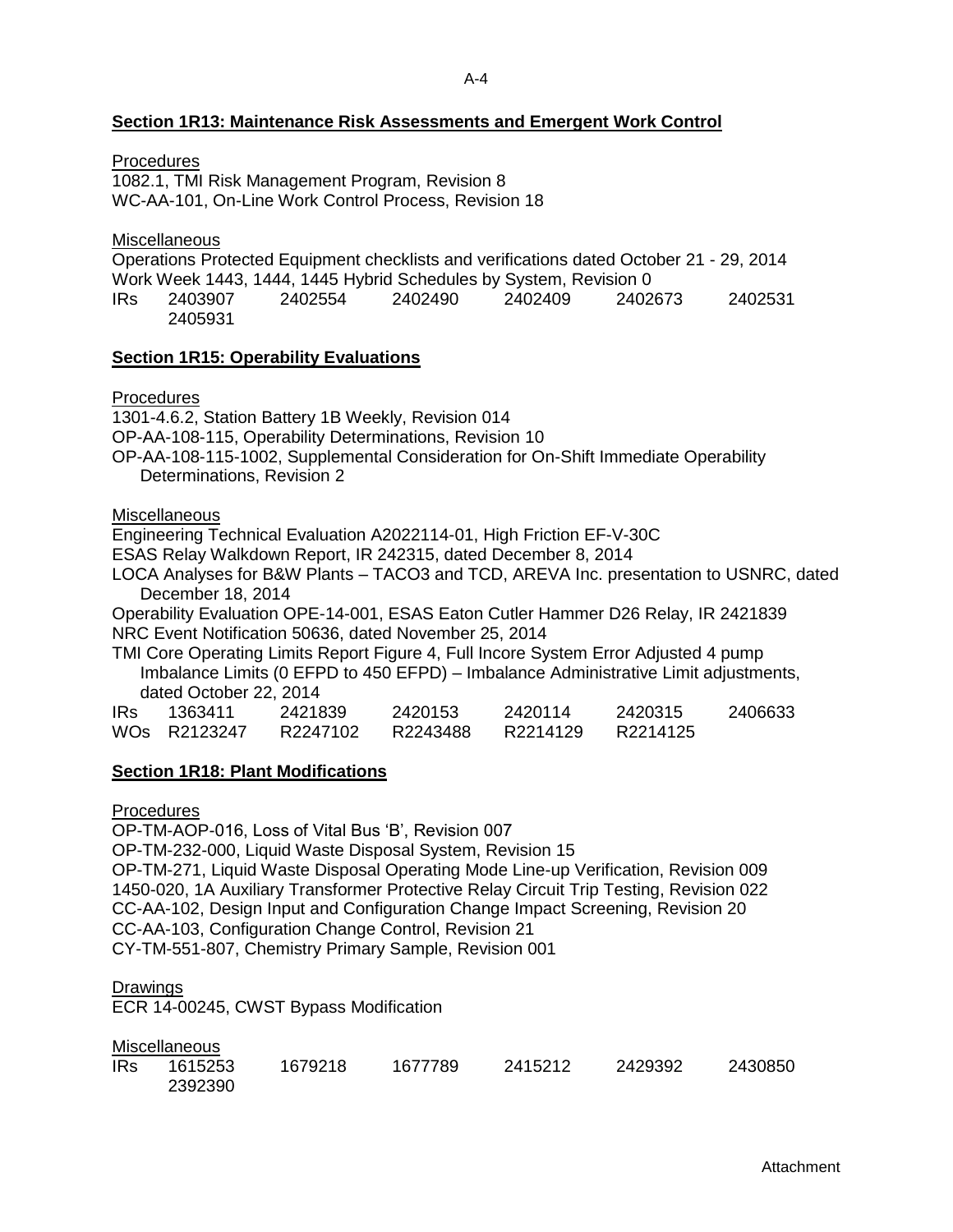## **Section 1R19: Post-Maintenance Testing**

## **Procedures**

1107-9, SBO Diesel Generator, Revision 74B 1303-11.36, HSPS-Reactor Building Pressure Channel Test, Revision 22 MA-AA-716-012, Post Maintenance Testing, Revision 19 OP-TM-211-206, IST of MU-P-1B, Revision 010

## **Calculation**

C-1101-644-E270-014, HSPS Normal-Bypass Switch Resistance, Revision 0 C-1101-741-5430-001, Use of the TMI-2 Diesel Generator for TMI-1, Revision 20

**Miscellaneous** 

ECR 13-00060 Rev. 3

TMI TS 3.5.1.1, Operational Safety Instrumental, Amendment 281

TMI TS 3.5.3.1, Engineered Safeguards Protection System Actuation Set Points,

Amendment 281

| WOs. | C2032471 | C <sub>2032621</sub> | C <sub>2032464</sub> | C <sub>2032450</sub> |         |         |
|------|----------|----------------------|----------------------|----------------------|---------|---------|
| IRs  | 2400031  | 2424030              | 2412134              | 2412700              | 2412705 | 2403124 |
|      | 2397722  | 2397527              | 2397438              | 2396325              | 2396892 | 2395933 |
|      | 2395660  | 2395625              | 2395582              | 2395241              | 2395220 | 2395088 |

## **Section 1R22: Surveillance Testing**

Procedures

1300-3EB, IST of 'B' Spent Fuel Pump and Valve, Revision 007

1300-6N, Control Building Chiller Water Leakage Exam for IST, Revision 8

- 1303-5.2A, 'A' Emergency Loading Sequence and HPI Logic Channel/Component Test, Revision 11
- ER-AA-335-015-2004, VT-2 Visual Examination in Accordance with ASME 2004 Edition, Revision 0
- OP-TM-214-201, IST of BS-P-1A and Valves, Revision 013

WC-TM-430, Surveillance Testing Program, Revision 0

WC-TM-430-1001, Surveillance Testing Program Database Interface and Maintenance, Revision 1

## **Drawings**

1D-ISI-FD-011, ISI Boundary Sketch-Control Building-Chilled Water System, Revision 11 302-847, Control Building Chilled Water, Revision 22

**Miscellaneous** ASME Section XI, IWC-5220 IRs 2400066\* 2427422\* 1644663 2401352 WO R2196575-01 A2369010

\*IR written based on NRC inspection

## **Section 1EP4: Emergency Action Level and Emergency Plan Changes**

**Procedures** EP-AA-114, Notifications, Revision 13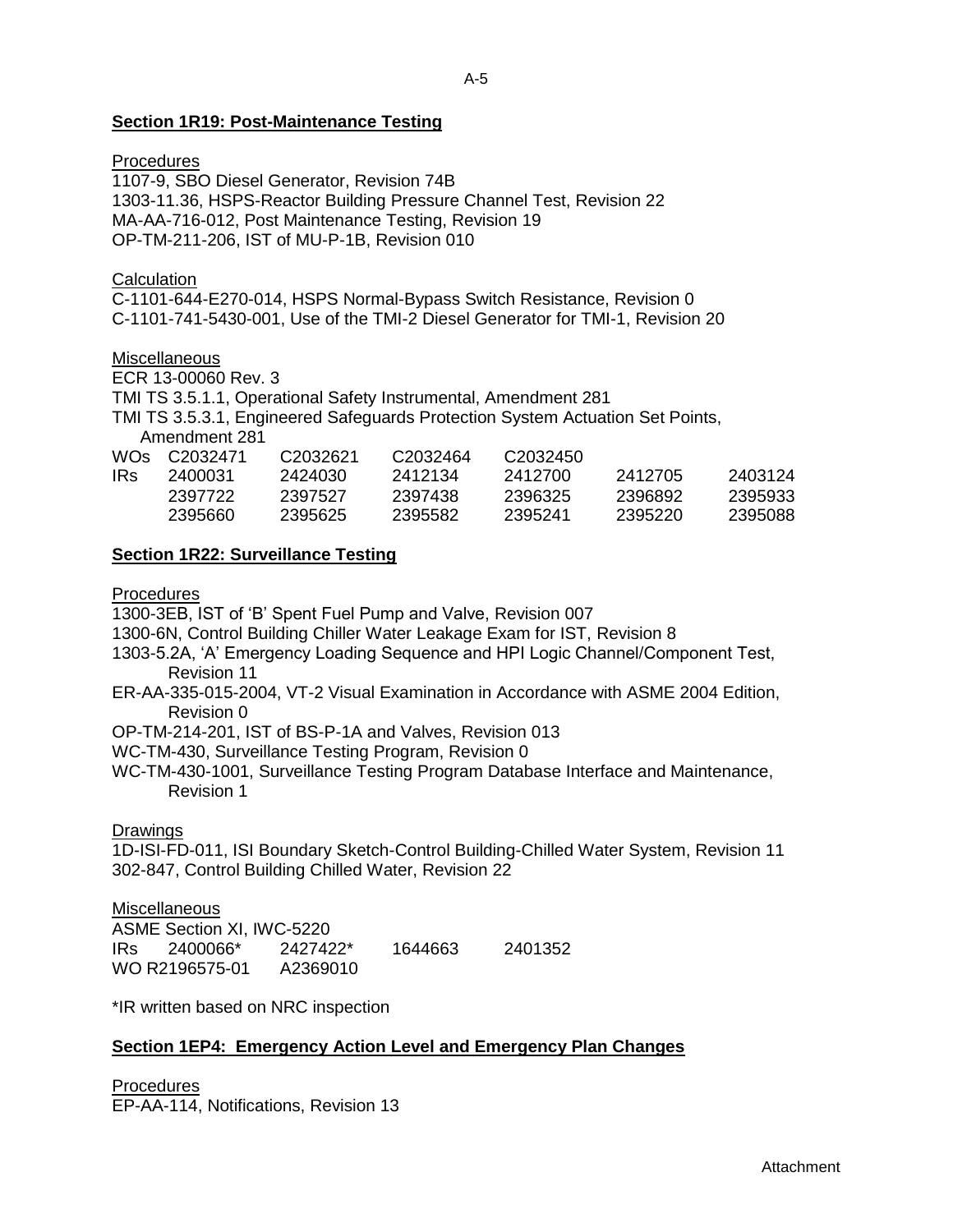## **Section 1EP6: Drill Evaluation**

**Procedures** 

TQ-TM-201-1001, Simulator Exam Security Check List, Revision 17

**Miscellaneous** Exelon Nuclear TMI site full scale drill, Revision 0 EP Drill Simulator Exercise Guide, Revision 0 IR 2426198

## **Section 2RS6: Radioactive Gaseous and Liquid Effluent Treatment**

**Procedures** 

CY-TM-170-2020, "Radiological Abnormal Release of Discharge," Revision 2 CY-TM-170-201, "Condenser Vacuum Pump Release Sampling, Normal Configuration," Revision 3 CY-TM-170-206, "Liquid Continuous Release Composite – Turbine Building," Revision 2 CY-TM-170-2001, "Releasing Radioactive Liquid Waste," Revision 0 CY-TM-170-2007, "Non-Routine Effluent Releases," Revision 2 CY-TM-551-807, "Chemistry Primary Sampling," Revision 1 CY-TM-170-203, "Unit Vent (RM-A-8 and RM-A-9) Sampling," Revision 5 EN-AA-408-4000, "Radiological Groundwater Protection Program Implementation," Revision 4 EN-AA-408, "Radiological Groundwater Protection Program," Revision 0 EN-TM-408-4260, "RGPP Reference Material for Three Mile Island," Revision 2

Audits and Self-Assessments

NOSA-TMI-14-04 (AR1655892), "Chemistry, Radwaste, Effluent and Environmental Monitoring Audit Report," June 9, 2014 to June 19, 2014

Gaseous and Liquid Release Packages

*Non-routine Liquid:* L-2014 0901-101C

*Liquid:*

L-2014 0606-057-B L-2014 0608-058-B L-2014 0714-077-B

*Gas:*

G-2014 0610-039-B G-2014 0729-054-B G-2014 0813-057-B G-2014 0824-061-B

**Miscellaneous** 

| IRs. | 01333188 | 01394915 | 01440958 | 01485663 | 01521104 | 01576310 |
|------|----------|----------|----------|----------|----------|----------|
|      | 01608473 | 01619023 | 01637774 | 01639002 | 02380921 | 02407176 |

## **Section 4OA1: Performance Indicator Verification**

References documented in Section 2RS6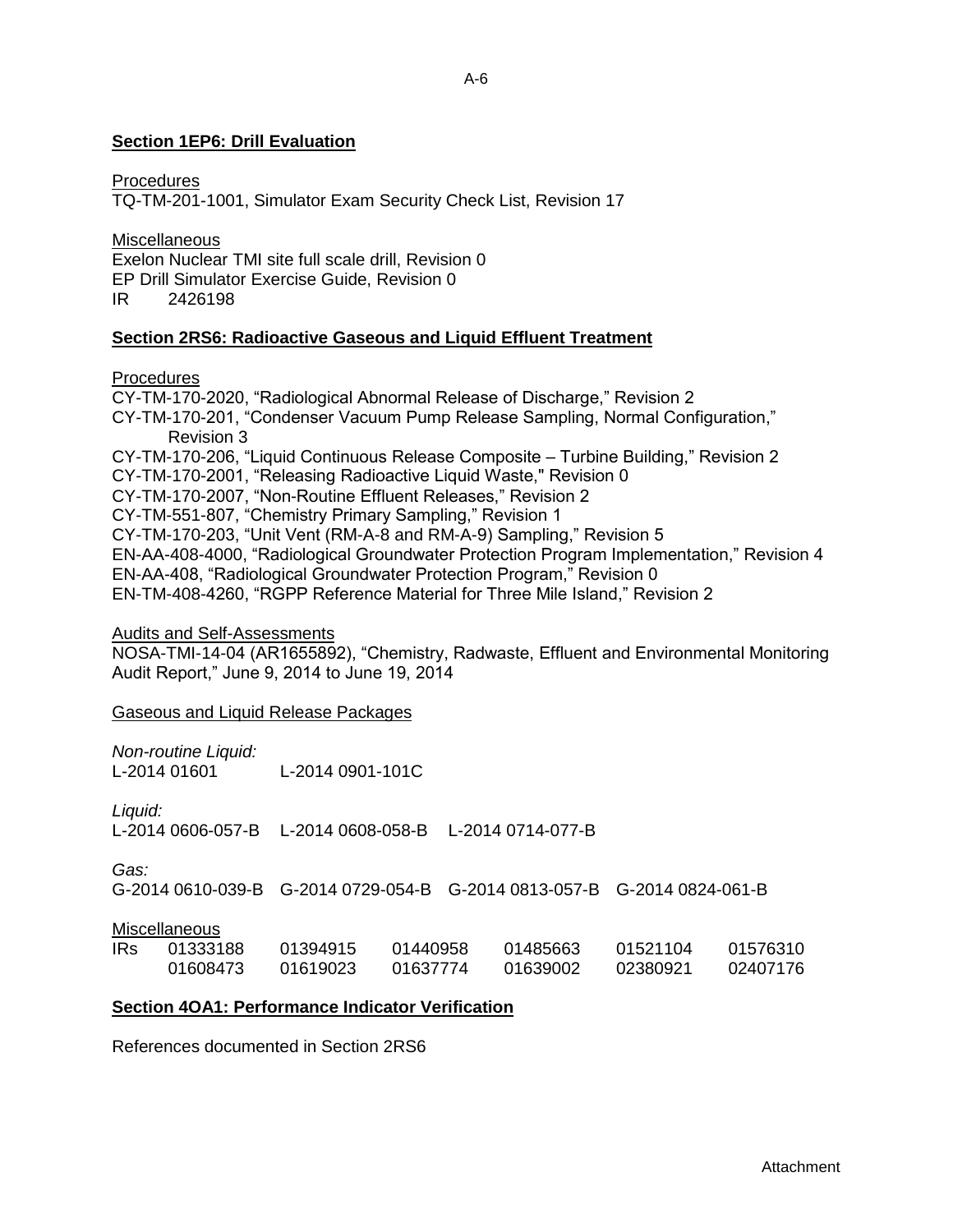## **Section 4OA2: Problem Identification and Resolution**

|          | Procedures                                                                       |                                                             |         |                                                                           |         |                                                                                       |  |
|----------|----------------------------------------------------------------------------------|-------------------------------------------------------------|---------|---------------------------------------------------------------------------|---------|---------------------------------------------------------------------------------------|--|
|          |                                                                                  | OP-TM-541-000, Primary Component Cooling, Revision 021      |         |                                                                           |         |                                                                                       |  |
|          | OP-TM-541-233, IST of NR-P-1C and Valves - Multiple Pump Operation, Revision 010 |                                                             |         |                                                                           |         |                                                                                       |  |
|          | OP-TM-541-236, IST of NR-O-1C and NRSW Valves During Single Pump Operations,     |                                                             |         |                                                                           |         |                                                                                       |  |
|          | Revision 005                                                                     |                                                             |         |                                                                           |         |                                                                                       |  |
|          | OP-TM-541-461, IC and NS Temperature Control, Revision 008                       |                                                             |         |                                                                           |         |                                                                                       |  |
|          |                                                                                  |                                                             |         |                                                                           |         |                                                                                       |  |
|          |                                                                                  |                                                             |         | OP-TM-999-098, Troubleshooting NR-P-1C Parallel Pump Testing, Revision 0A |         |                                                                                       |  |
| Drawings |                                                                                  |                                                             |         |                                                                           |         |                                                                                       |  |
|          |                                                                                  | 302-202, Nuclear Services - River Water System, Revision 81 |         |                                                                           |         |                                                                                       |  |
|          | <b>Miscellaneous</b>                                                             |                                                             |         |                                                                           |         |                                                                                       |  |
|          |                                                                                  |                                                             |         |                                                                           |         | Apparent Cause Evaluation, 1679764-03, UFSAR Revision from ECR 02-00199 Not in Latest |  |
|          | <b>UFSAR</b>                                                                     |                                                             |         |                                                                           |         |                                                                                       |  |
|          |                                                                                  |                                                             |         |                                                                           |         |                                                                                       |  |
|          |                                                                                  |                                                             |         | TMI Safety Culture Monitoring Panel 3Q 2014 Meeting Minutes               |         |                                                                                       |  |
|          |                                                                                  |                                                             |         | TMI Safety Culture Monitoring Panel 4Q 2014 Meeting Minutes               |         |                                                                                       |  |
|          |                                                                                  | TS 3.3.1.4, Nuclear Cooling Systems                         |         |                                                                           |         |                                                                                       |  |
| IRs.     | 2431218                                                                          | 2411768                                                     | 2431259 | 2422714                                                                   | 2395935 | 1685368                                                                               |  |
|          |                                                                                  | 1689454   1679764                                           | 1685220 | 2424616                                                                   | 2400154 | 2405969                                                                               |  |

| <b>IRs</b>            | 2431218     | 2411768 | 2431259 | 2422714 | 2395935 | 1685368 |
|-----------------------|-------------|---------|---------|---------|---------|---------|
|                       | 1689454     | 1679764 | 1685220 | 2424616 | 2400154 | 2405969 |
|                       | 2410654     | 1568077 | 1573038 | 1558288 |         |         |
| $\mathbf{111} \wedge$ | - 600000110 |         |         |         |         |         |

WOs R2222442

#### **Section 4OA3: Followup of Events and Notices of Enforcement Discretion**

**Procedures** 1102-4, Power Operation, Revision 128 OP-TM-226-000, Reactor Coolant Pumps, Revision 009 OP-TM-226-104, Start RC-P-1D, Revision 007 OP-TM-226-154, Shutdown RC-P-1D, Revision 001

**Miscellaneous** Equipment Deficiency Tag #4996 Plant Computer plots for RCP-D parameters, dated November 26, 2014 IRs 2417570 2420690